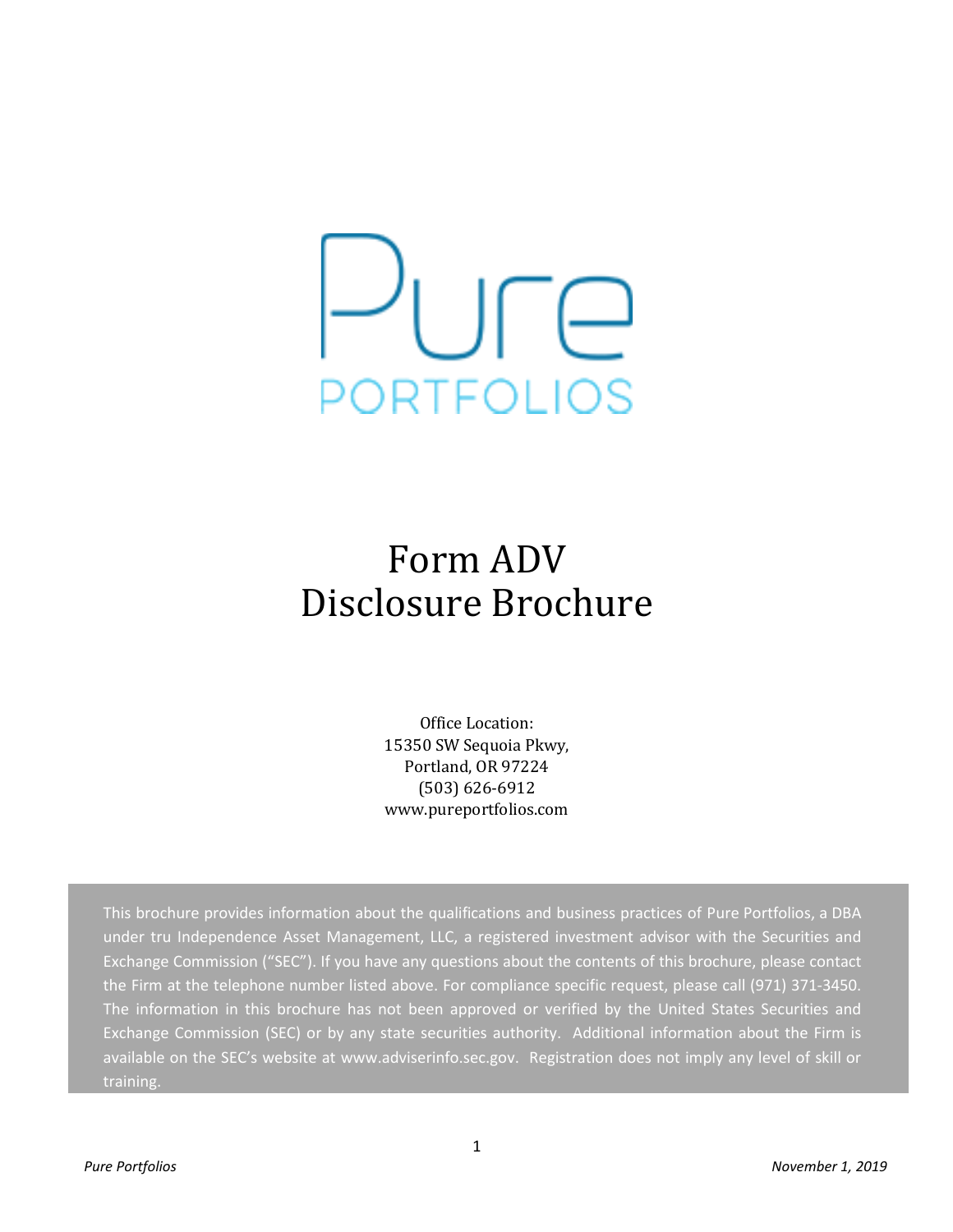## <span id="page-1-0"></span>**Item 2. Material Changes**

In this Item, tru Independence Asset Management, conducting business as Pure Portfolios is required to discuss any material changes that have been made to the brochure since the last annual amendment.

This disclosure brochure has been updated to reflect the most current assets under management for the Firm. In addition, we are disclosing an over 25% change in control in tru Independence Asset Management.

We will ensure that all current clients receive a Summary of Material Changes to this and subsequent Brochures within 120 days of the close of our business' fiscal year. A Summary of Material Changes is also included with our Brochure on the SEC's website at www.adviserinfo.sec.gov. The searchable IARD/CRD number for Pure Portfolios is #168256. We may further provide other ongoing disclosure information about material changes as necessary and will further provide you with a new Brochure as necessary based on changes or new information, at any time, without charge.

Currently, our Brochure may be requested by contacting Stacy L. Sizemore, Chief Compliance Officer at (971) 371-3450 or stacy@tru-ind.com.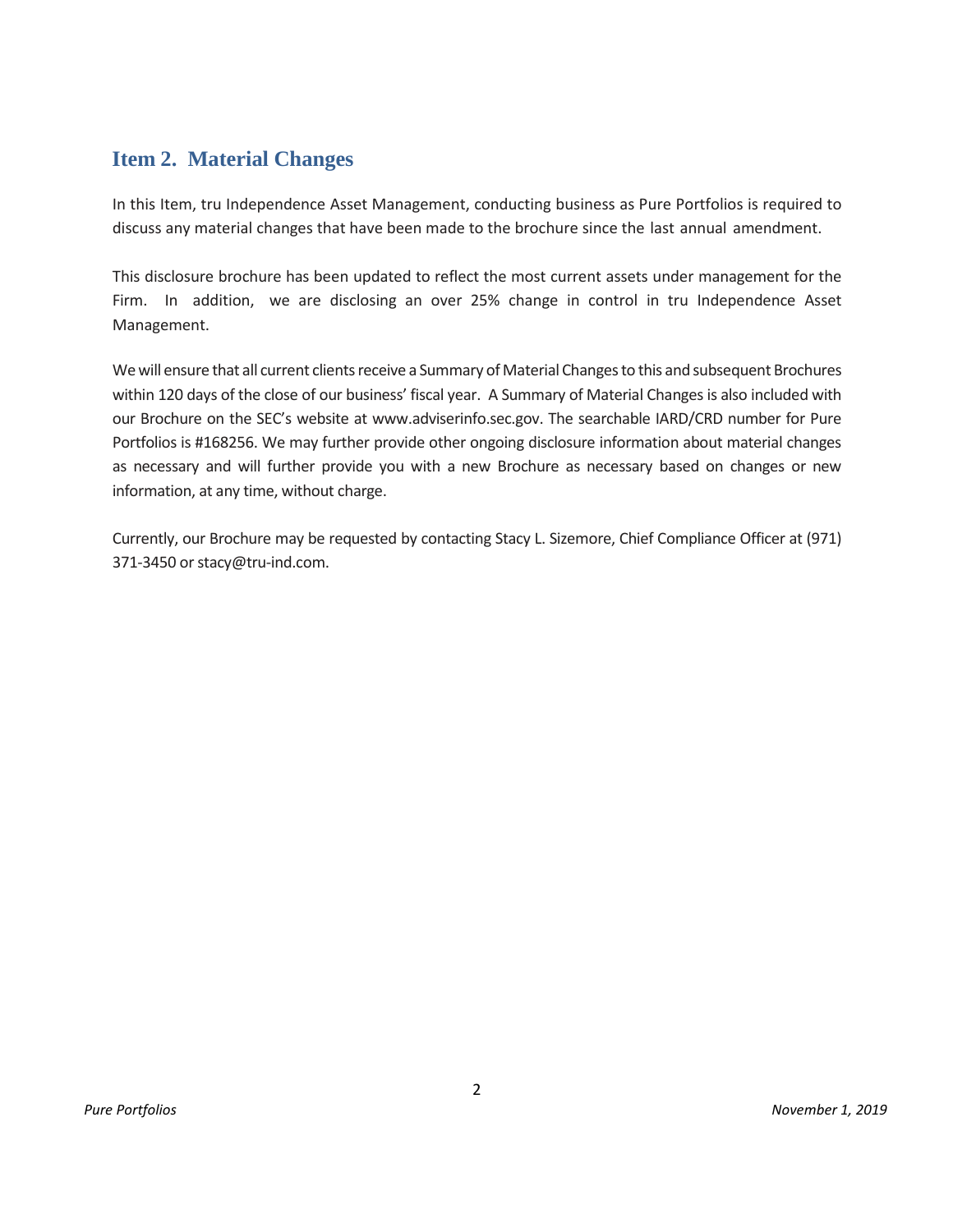## <span id="page-2-0"></span>**Item 3. Table of Contents**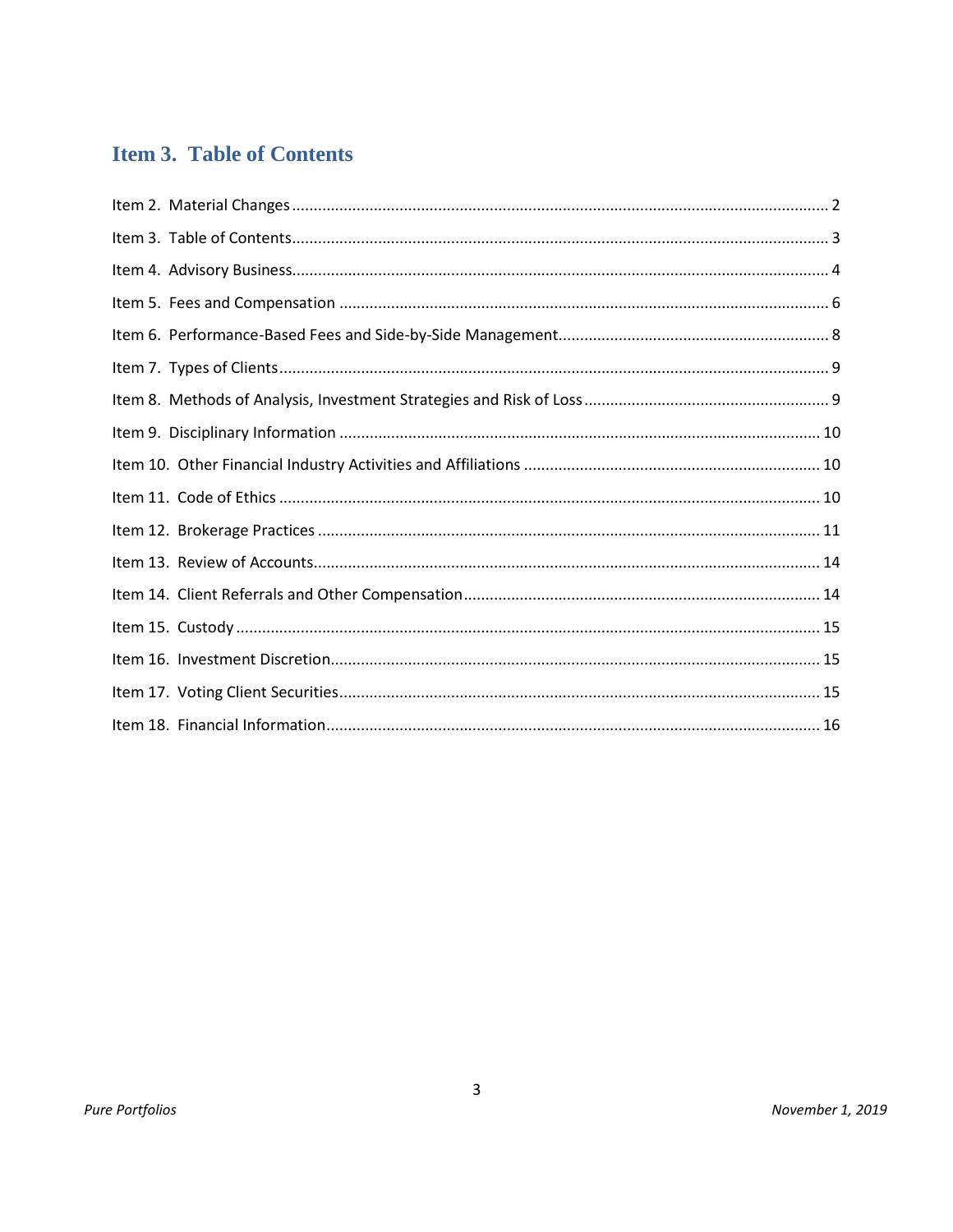## <span id="page-3-0"></span>**Item 4. Advisory Business**

tru Independence Asset Management provides investment advice under the name of Pure Portfolios. Hereafter, Pure Portfolios may also be referred to as (the "Firm") with any descriptions of services, investment processes, fees and other similar items being specific to Pure Portfolios unless otherwise noted.

The Firmoffers discretionary investment management and investment advisory services. Prior to the Firm rendering any of the foregoing advisory services, clients are required to enter into one or more written agreements with the Firm setting forth the relevant terms and conditions of the advisory relationship (the "Advisory Agreement").

The Firm has been registered as an investment adviser since 2014 and is owned by tru Independence, LLC, which is owned by Craig Stuvland. Entwood Holdings LLC, which is owned by David Beatty and James Dilworth, controls over 25% of tru Independence, LLC. As of November1, 2019, the Firm manages approximately \$926,578,736 in assets for approximately 3076 clients on a discretionary basis and approximately \$7,000,000 in assets for approximately 25 clients on a non-discretionary basis. It total, tIAM manages approximately \$933,578,736 in assets for approximately 3101 clients. Pure Portfolios business model management approximately 89,056,828 in assets for 227 clients all of which are managed on a discretionary basis.

While this brochure generally describes the business of the Firm, certain sections also discuss the activities of its Supervised Persons, which referto the Firm's officers, partners, directors(or other persons occupying a similar status or performing similar functions), employees or any other person who provides investment advice on the Firm's behalf and is subject to the Firm's supervision or control.

### **Investment Management Services**

Pure Portfolios offers clients a broad range of financial planning and consulting services, which may include any of all of the following functions: Business Planning, Cash Flow Forecasting, Trust and Estate Planning, Financial Reporting, Investment Consulting, Insurance Planning, Retirement Planning, Risk Management, Charitable Giving, Distribution Planning, Tax Planning, and Manager Due Diligence.

In performing these services, the Firm is not required to verify any information received from the client or from the client's other professionals (e.g. attorneys, accounts, etc.) and is expressly authorized to rely on such information. The Firm may recommend clients engage the Firm for additional related services, its Supervised Persons in their individual capacities as insurance agents or register representatives of a broker-dealer and/or other professionals to implement its recommendations. Clients are advised that a conflict of interest exists if client engages Firm or its affiliates to provide additional services for compensation. Clients retain absolute discretion over all decisions regarding implementation and are under no obligation to act upon any of the recommendations made by the Firm under a financial planning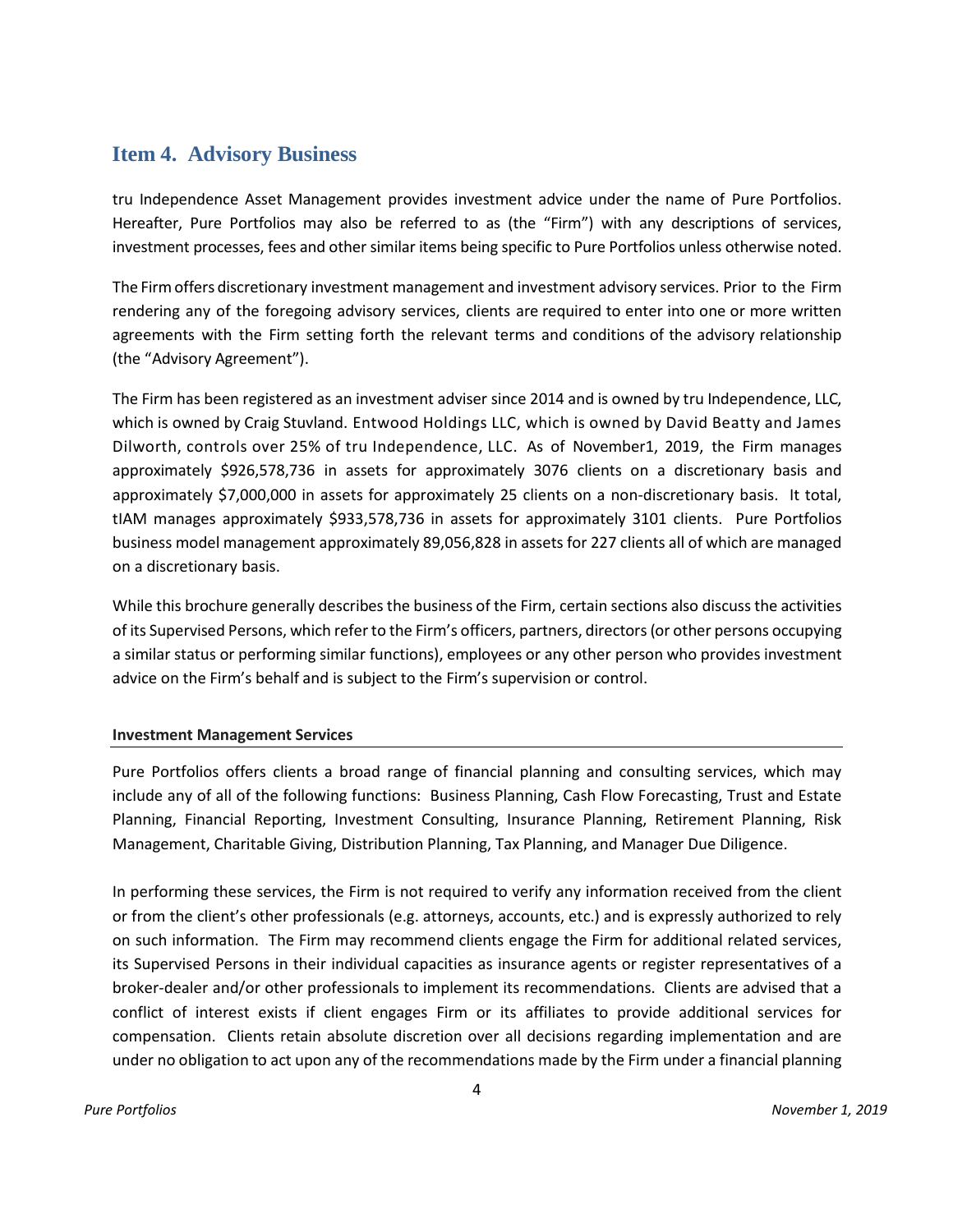or consulting engagement. Clients are advised that it remains their responsibility to promptly notify the Firm of any change in their financial situation or investment objectives for the purpose of reviewing, evaluating or revising the Firm's recommendations and/or services.

#### **Wealth Management Services**

Pure Portfolios provides clients with wealth management services which may include a broad range of comprehensive financial planning and consulting services as well as discretionary management of investment portfolios.

Pure Portfolios primarily allocates client assets among various exchange-traded funds ("ETFs"), and independent investment managers ("Independent Managers") in accordance with their stated investment objectives.

The Firm tailors its advisory services to meet the needs of its individual clients and seeks to ensure, on a continuous basis, that client portfolios are managed in a manner consistent with those needs and objectives. The Firm consults with clients on an initial and ongoing basis to assess their specific risk tolerance, time horizon, liquidity constraints and other related factors relevant to the management of their portfolios. Clients are advised to promptly notify the Firm if there are changes in their financial situation or if they wish to place any limitations on the management of their portfolios. Clients may impose reasonable restrictions or mandates on the management of their accounts if the Firm determines, in its sole discretion, the conditions would not materially impact the performance of a management strategy or prove overly burdensome to the Firm's management efforts.

### **Retirement Plan Consulting Services**

Pure Portfolios may elect to provide various consulting services to qualified employee benefit plans and their fiduciaries. This suite of institutional services is designed to assist plan sponsors in structuring, managing and optimizing their corporate retirement plans. Each engagement is individually negotiated and customized, and may include any or all of the following services: Plan Design and Strategy, Plan Review and Evaluation, Executive Planning & Benefits, Investment Selection, Plan Fee and Cost Analysis, Plan Committee Consultation, Fiduciary and Compliance, and Participant Education.

As disclosed in the Pure Portfolios Advisory Agreement, certain of the foregoing services are provided by Pure Portfolios as a fiduciary under the Employee Retirement Income Security Act of 1974, as amended ("ERISA"). In accordance with ERISA Section 408(b)(2), each plan sponsor is provided with a written description of Pure Portfolio's fiduciary status, the specific services to be rendered and all direct and indirect compensation that Pure Portfolios reasonably expects under the engagement.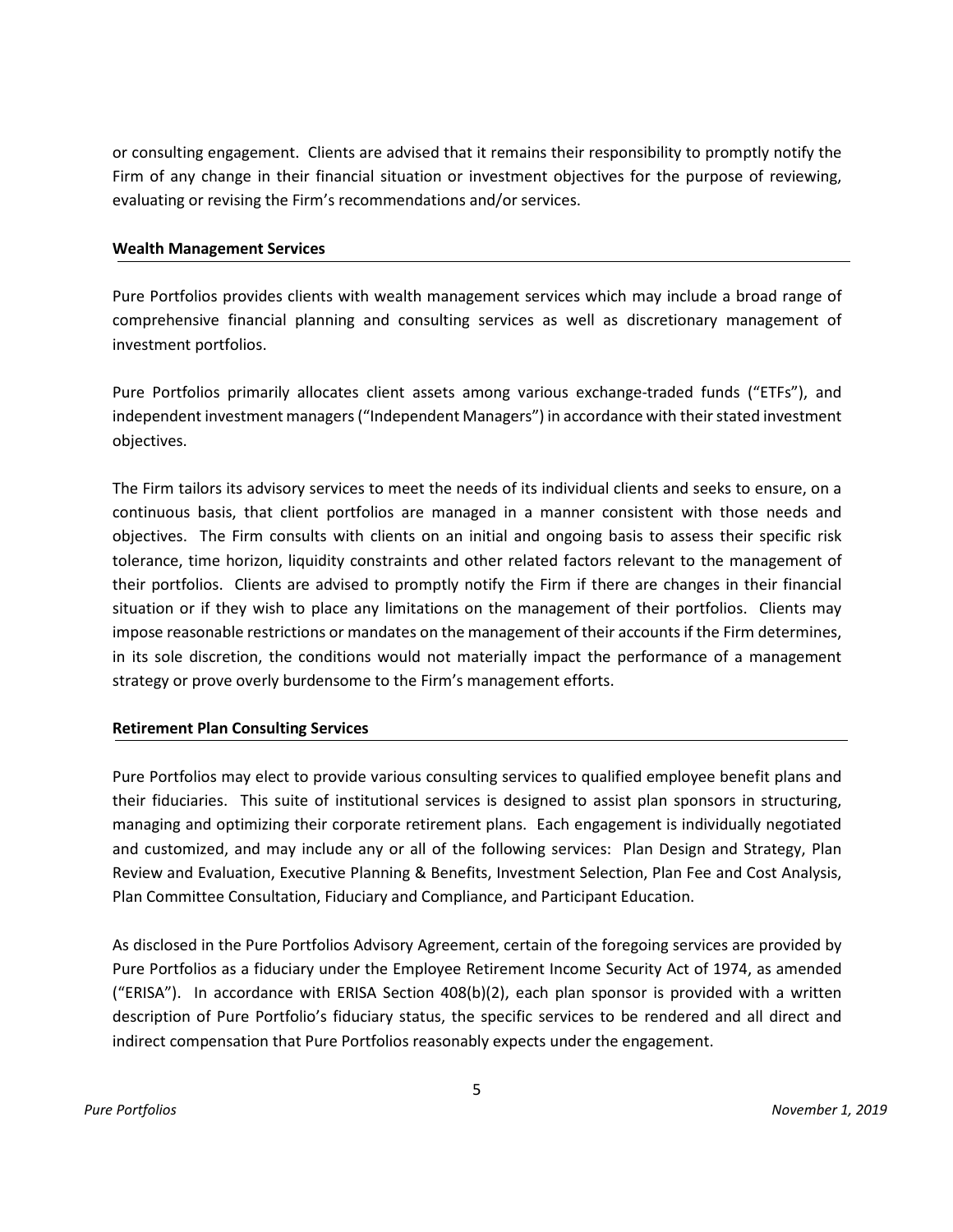#### **Use of Independent Managers**

The Firm may select certain Independent Managers to actively manage a portion of its clients' assets. The specific terms and conditions under which a client engages an Independent Manager may be set forth in a separate written agreement with the designated Independent Managers engaged to manage their assets.

The Firm evaluates a variety of information about Independent Managers, which may include the Independent Managers' public disclosure documents, materials supplied by the Independent managers themselves and other third-party analyses it believes are reputable. To the extent possible, the Firm seeks to assess the Independent Managers' investment strategies, past performance and risk results in relation to its clients' individual portfolio allocations and risk exposure. The Firm also takes into consideration each Independent Manager's management style, returns, reputation, financial strength, reporting, pricing and research capabilities, among other factors.

The Firm continues to provide services relative to the discretionary selection of the Independent Managers. On an ongoing basis, the Firm monitors the performance of those accounts being managed by Independent Managers. The Firm seeks to ensure the Independent Managers' strategies and target allocations remain aligned with its clients' investment objectives and overall best interests.

## <span id="page-5-0"></span>**Item 5. Fees and Compensation**

The Firm offers services on a fee basis, which may include fixed and/or hourly fees, as well as fees based upon assets under management or advisement.

#### **Investment Management Fees**

Pure Portfolios offers wealth management services (which includes financial planning, consulting, and investment management services) for an annual fee based on the amount of assets under management. This management fee generally varies between 40 and 80 basis points (0.40% - 0.80%), depending on the size and composition of a client's portfolio and the type of services rendered.

#### **Performance Based Fees**

For qualified clients, a performance based adjustment to the fee may be applicable. Such fee adjustment will be only be implemented in the event of underperformance of the client's portfolio specific to a mutually agreed upon benchmark. A qualified client is defined as a client with a minimum of \$1,000,000 of assets under management with the Firm or a net worth of no less than \$2,000,000, not including a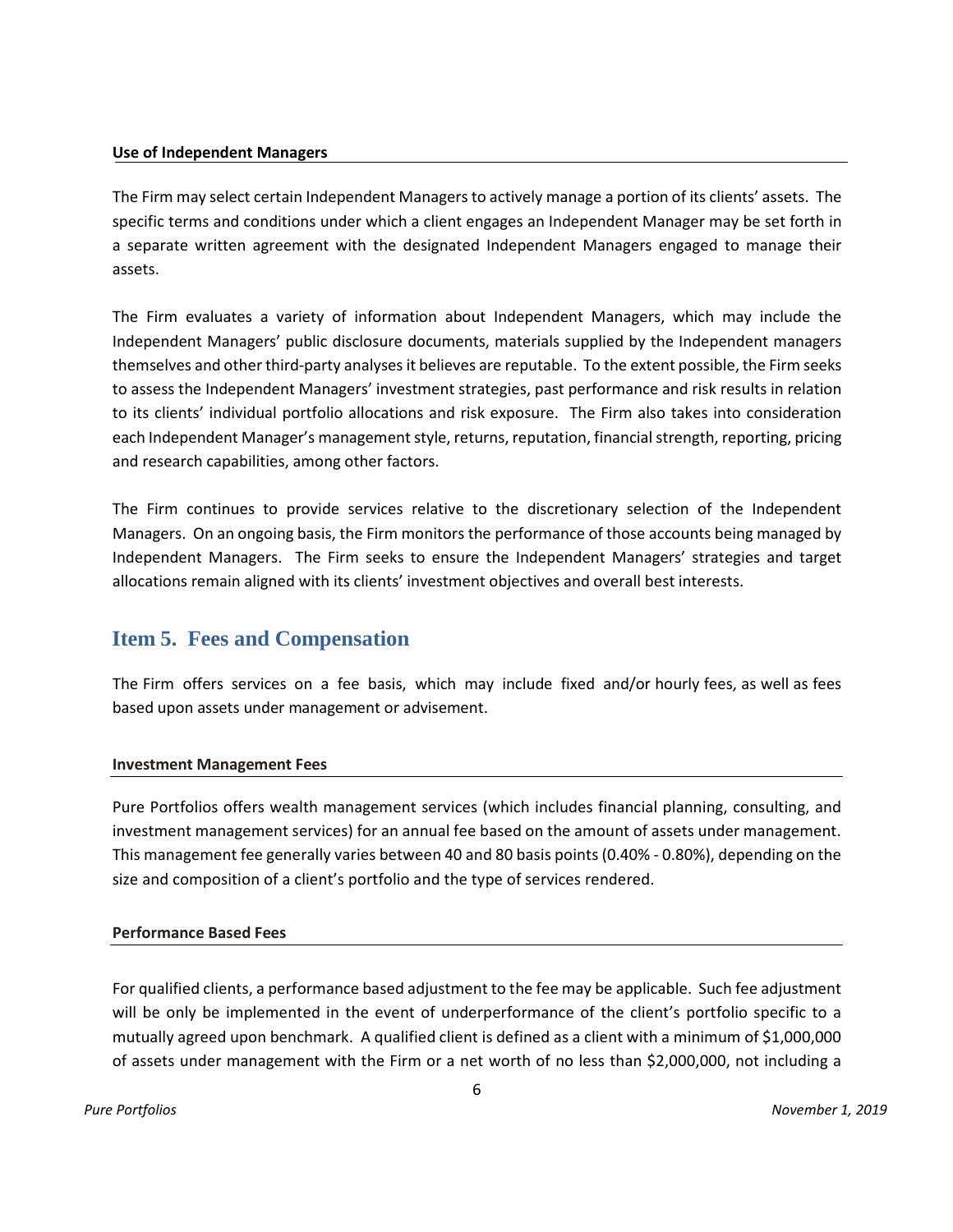primary residence.

### **Performance Fee – Account Valuation Methodology**

Fair market value for purposes of computing Pure's compensation, if any, is determined by valuing the assets as follows:

- 1. Cash and cash equivalents shall be valued at face amount.
- 2. Notes, bonds and other debt instruments' current market value shall be determined on the basis of market quotations, or, if such quotations are not readily available, market value will be determined based on coupon, maturity, rating, liquidity, industry factors, company factors, and management.
- 3. Common stock and other equity securities shall have a value equal to their respective closing prices as quoted by the NYSE or the NASDAQ Stock Exchange ("NASDAQ") system on the last business day preceding the day on which fair market value is being determined.
- 4. Interest and dividends shall be accrued to the last business day preceding the day on which fair market value is being determined.

The annual fees disclosed above are provided for transparency and they do not include the fees charged by the Independent Managers. In general, the fee will be presented to the independent adviser engaging the Firm as one fee inclusive of the Independent Managers' fees. The annual fee is prorated and charged quarterly, in arrears, based upon the market value of the assets being managed by the Firm on the last day of the previous billing period.

If assets in excess of \$10,000 are deposited into or withdrawn from an account after the inception of a billing period, the fee payable with respect to such assets is adjusted to reflect the interim change in portfolio value. For the initial period of an engagement, the fee is calculated on a pro rata basis. In the event the advisory agreement is terminated, the fee for the final billing period is prorated through the effective date of the termination and the outstanding or unearned portion of the fee is charged or refunded to the client, as appropriate.

Additionally, for asset management services the Firm provides with respect to certain client holdings (e.g., held-away assets, accommodation accounts, alternative investments, etc.), the Firm may negotiate a fee rate that differs from the range set forth above.

#### **Fee Discretion**

The Firm may, in its sole discretion, negotiate to charge a lesser fee based upon certain criteria, such as anticipated future earning capacity, anticipated future additional assets, dollar amount of assets to be managed, related accounts, account composition, pre-existing/legacy client relationship, account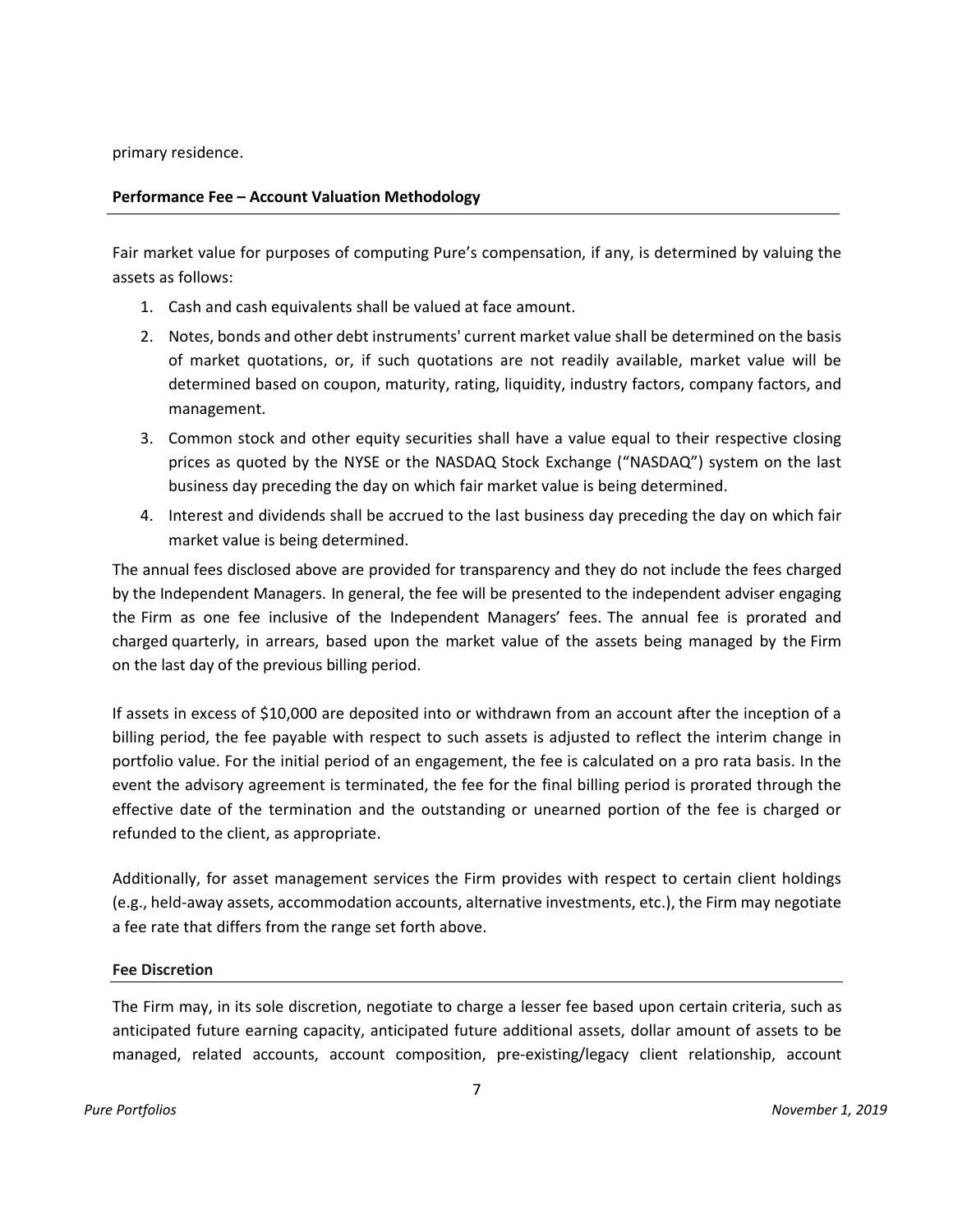retention and pro bono activities.

#### **Additional Fees and Expenses**

In addition to the advisory fees paid to the Firm, clients may also incur certain charges imposed by other third parties, such as broker-dealers, custodians, trust companies, banks and other financial institutions (collectively "Financial Institutions"). These additional charges may include securities brokerage commissions, transaction fees, custodial fees, fees attributable to alternative assets, reporting charges, fees charged by the Independent Managers, margin costs, charges imposed directly by a mutual fund or ETF in a client's account, as disclosed in the fund's prospectus (e.g., fund management fees and other fund expenses), deferred sales charges, odd-lot differentials, transfer taxes, wire transfer and electronic fund fees, and other fees and taxes on brokerage accounts and securities transactions. The Firm's brokerage practices are described at length in Item 12, below.

#### **Direct Fee Debit**

Clients generally provide the Firm and/or the Independent Managers with the authority to directly debit their accounts for payment of the investment advisory fees. The Financial Institutions that act as the qualified custodian for client accounts, from which the Firm retains the authority to directly deduct fees, have agreed to send statements to clients not less than quarterly detailing all account transactions, including any amounts paid to the Firm.

#### **Account Additions and Withdrawals**

Clients may make additions to and withdrawals from their account at any time, subject to the Firm's right to terminate an account. Additions may be in cash or securities provided that the Firm reserves the right to liquidate any transferred securities or declines to accept particular securities into a client's account. Clients may withdraw account assets on notice to the Firm, subject to the usual and customary securities settlement procedures. However, the Firm generally designs its portfolios as long-term investments and the withdrawal of assets may impair the achievement of a client's investment objectives. The Firm may consult with its clients about the options and implications of transferring securities. Clients are advised that when transferred securities are liquidated, they may be subject to transaction fees, short-term redemption fees, fees assessed at the mutual fund level (e.g., contingent deferred sales charges) and/or tax ramifications.

## <span id="page-7-0"></span>**Item 6. Performance-Based Fees and Side-by-Side Management**

The Firm may provide any services for a performance-based fee as described in Section 5 above. Performance based fees present a potential conflict of interest as the Firm may be incentivized to take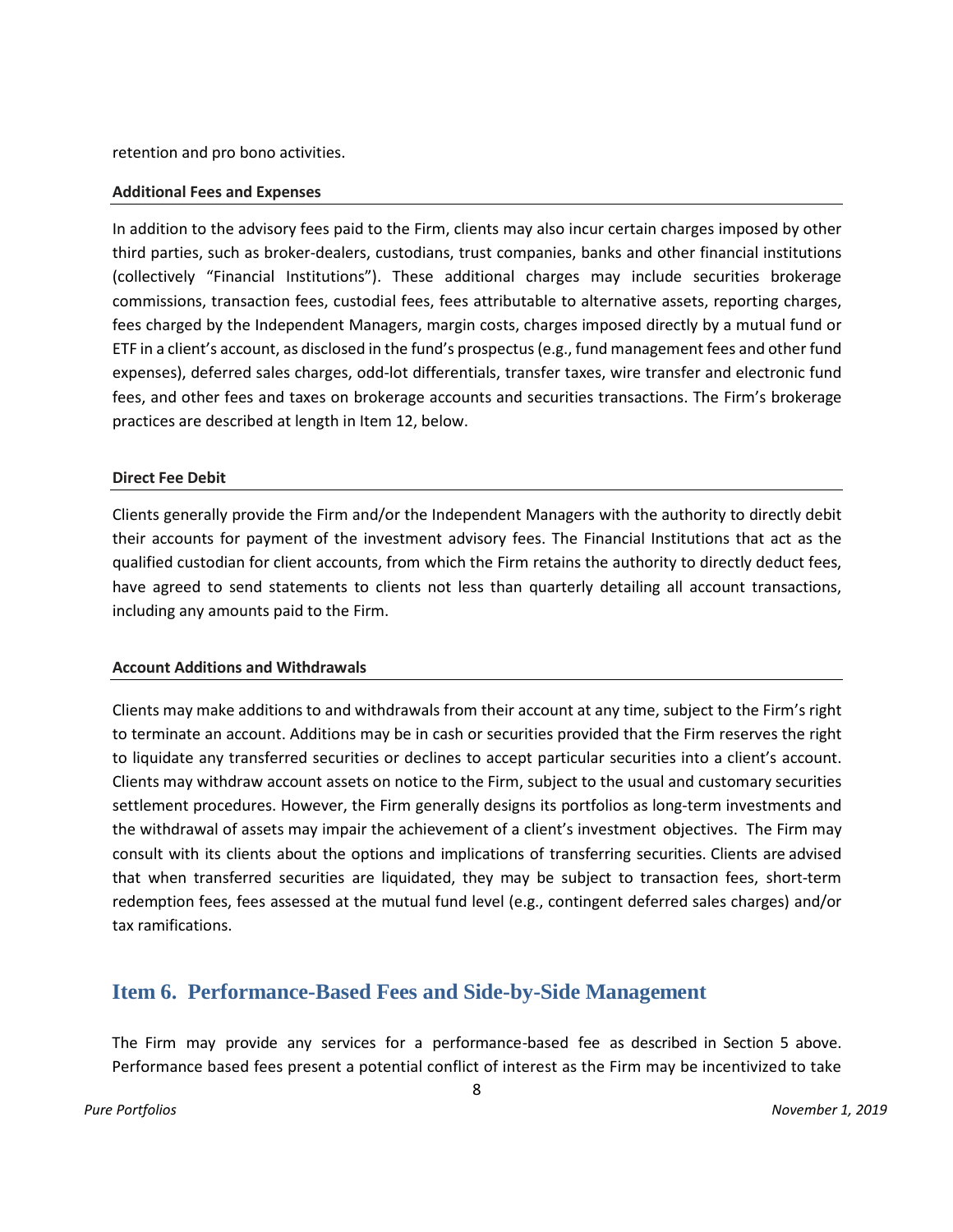additional risks to meet the benchmark as well as allocate better opportunities to clients for which the performance based fee is applicable.

## <span id="page-8-0"></span>**Item 7. Types of Clients**

Pure Portfolios offers investment advice to individuals, pension and profit sharing plans, trusts, estates, charitable organizations, corporations and other business entities.

#### **Minimum Account Requirements**

The Firm does not impose a stated minimum fee or minimum portfolio value for starting and maintaining an investment management relationship. Certain Independent Managers may, however, impose more restrictive account requirements and billing practices from the Firm. In these instances, the Firm may alter its corresponding account requirements and/or billing practices to accommodate those of the Independent Managers.

## <span id="page-8-1"></span>**Item 8. Methods of Analysis, Investment Strategies and Risk of Loss**

### **Methods of Analysis and Investment Strategies**

Pure Portfolios utilizes a core satellite investment strategy driven by the client's long and short term goals and objectives. Core satellite means we can use an index paired with an active strategy - the index is the "core" and the individual equities would be the "satellite". Pure Portfolios does not have any proprietary products and utilizes best of breed money managers, indexes and ETFs to allocate assets across the client's investment portfolios and rebalance those portfolios based upon life occurrences or market drift.

### **Risk of Loss**

#### *Market Risks*

Investing involves risk, including the potential loss of principal, and all investors should be guided accordingly. The profitability of a significant portion of the Firm's recommendations and/or investment decisions may depend to a great extent upon correctly assessing the future course of price movements of stocks, bonds and other asset classes. There can be no assurance that the Firm will be able to predict those price movements accurately or capitalize on any such assumptions. *Use of Independent Managers*

As stated above, the Firm may select certain Independent Managers to manage a portion of its clients' assets. In these situations, the Firm continues to conduct ongoing due diligence of such managers, but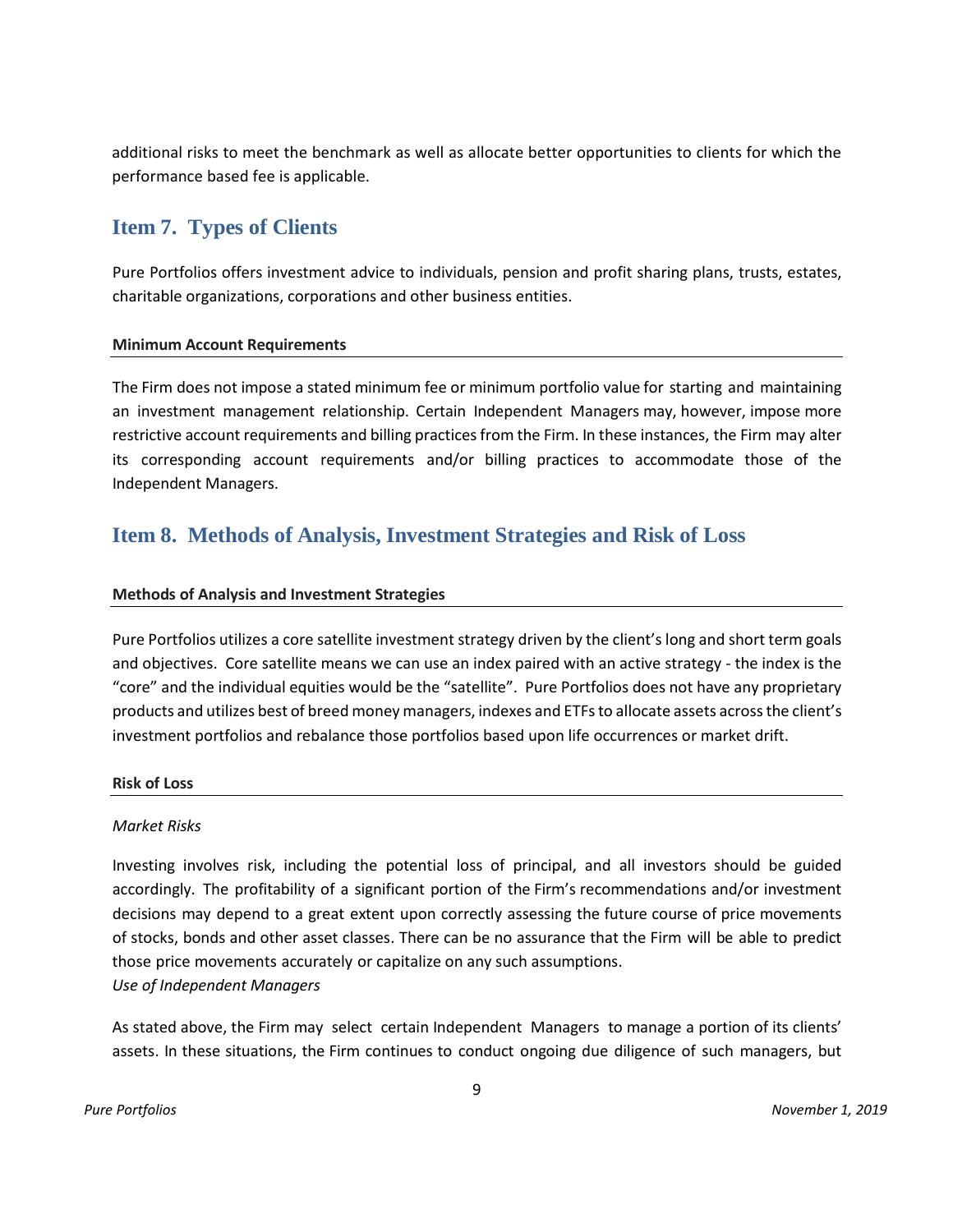such recommendations rely to a great extent on the Independent Managers' ability to successfully implement their investment strategies. In addition, the Firm generally may not have the ability to supervise the Independent Managers on a day-to-day basis.

## <span id="page-9-0"></span>**Item 9. Disciplinary Information**

The Firm has not been involved in any legal or disciplinary events that are material to a client's evaluation of its advisory business or the integrity of its management.

## <span id="page-9-1"></span>**Item 10. Other Financial Industry Activities and Affiliations**

This item requires investment advisers to disclose certain financial industry activities and affiliations. In order to avoid conflicts of interest, disclosure to each client prior to and throughout the term of an engagement regarding any conflicts of interest involving its business relationships that might reasonably compromise its impartiality or independence. The Supervised Persons providing services through Pure Portfolios may receive a fee for referring clients to Ethos Insurance Company. Policies are underwritten by Assurity Life Insurance Company. Clients are never obligated to or required to purchase policies from our Ethos Insurance Company.

## <span id="page-9-2"></span>**Item 11. Code of Ethics**

The Firm has adopted a code of ethics in compliance with applicable securities laws ("Code of Ethics") that sets forth the standards of conduct expected of its Supervised Persons. The Firm's Code of Ethics contains written policies reasonably designed to prevent certain unlawful practices such as the use of material non-public information by the Firm or any of its Supervised Persons and the trading by the same of securities ahead of clients in order to take advantage of pending orders.

The Code of Ethics also requires certain of the Firm's personnel to report their personal securities holdings and transactions and obtain pre-approval of certain investments (*e.g*., initial public offerings, limited offerings). However, the Firm's Supervised Persons are permitted to buy or sell securities that it also recommends to clients if done in a fair and equitable manner that is consistent with the Firm's policies and procedures. This Code of Ethics has been established recognizing that some securities trade in sufficiently broad markets to permit transactions by certain personnel to be completed without any appreciable impact on the markets of such securities. Therefore, under limited circumstances, exceptions may be made to the policies stated below.

When the Firm is engaging in or considering a transaction in any security on behalf of a client, no Supervised Person with access to this information may knowingly effect for themselves or for their immediate family (i.e., spouse, minor children and adults living in the same household) a transaction in that security unless: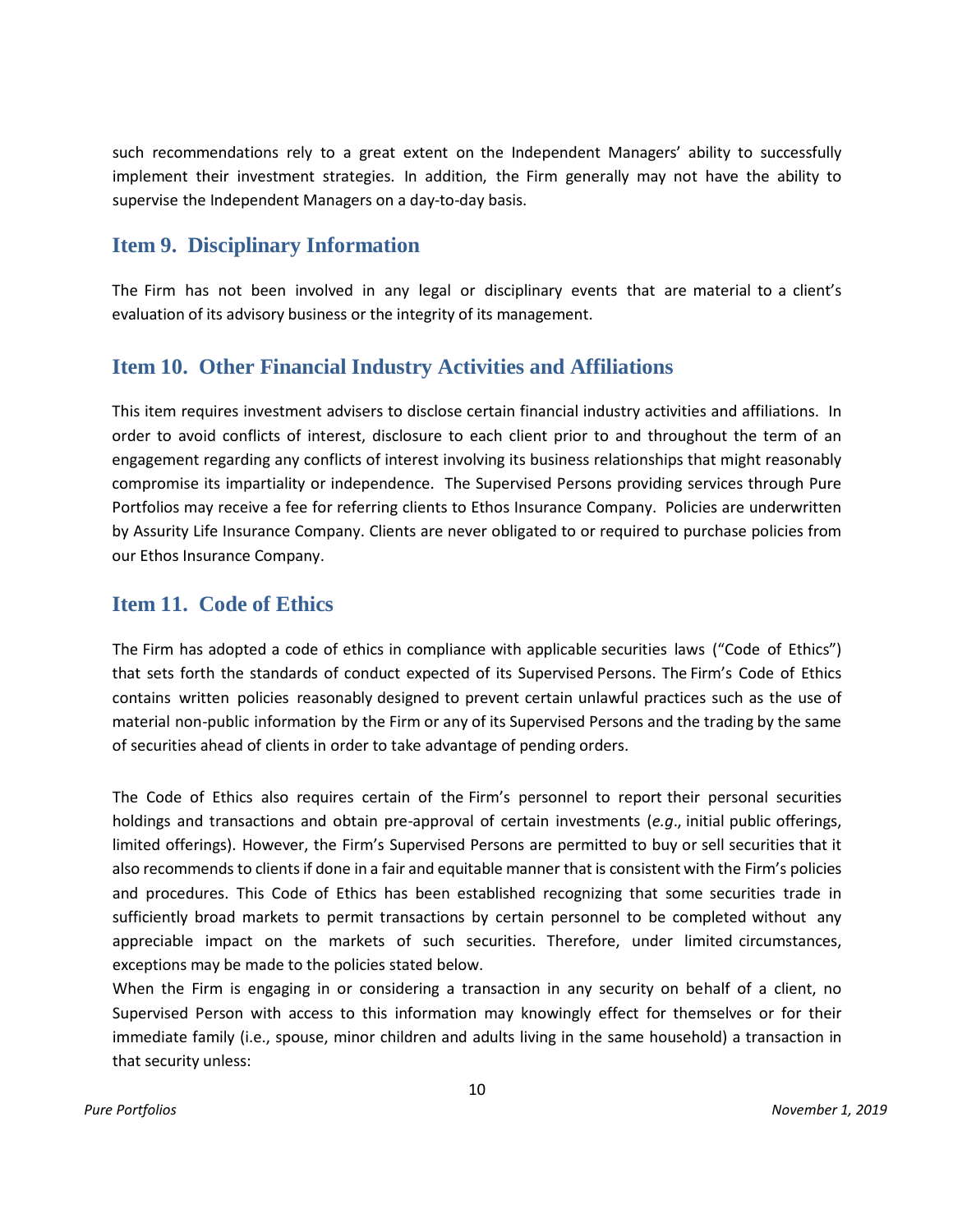- the transaction has been completed;
- the transaction for the Supervised Person is completed as part of a batch trade with clients; or
- a decision has been made not to engage in the transaction for the client.

These requirements are not applicable to: (i) direct obligations of the Government of the United States; money market instruments, bankers' acceptances, bank certificates of deposit, commercial paper, repurchase agreements and other high quality short-term debt instruments, including repurchase agreements; (iii) shares issued by mutual funds or money market funds; and (iv) shares issued by unit investment trusts that are invested exclusively in one or more mutual funds.

Clients and prospective clients may contact the Firm to request a copy of its Code of Ethics.

## <span id="page-10-0"></span>**Item 12. Brokerage Practices**

### **Recommendation of Broker/Dealers for Client Transactions**

The Firm generally recommends that clients utilize the custody, brokerage and clearing services of Schwab Advisor Services TM, Charles Schwab & Co, Inc. or Charles Schwab & Co., Inc. Advisor Services (the "Custodian" or "Schwab") for investment management accounts.

Factors which the Firm considers in recommending the Schwab or any other broker-dealer to clients include their respective financial strength, reputation, execution, pricing, research and service. The Custodian may enable the Firm to obtain many mutual funds without transaction charges and other securities at nominal transaction charges. The commissions and/or transaction fees charged by the Custodian may be higher or lower than those charged by other Financial Institutions.

The commissions paid by the Firm's clients to the Custodian comply with the Firm's duty to obtain "best execution." Clients may pay commissions that are higher than another qualified Financial Institution might charge to effect the same transaction where the Firm determines that the commissions are reasonable in relation to the value of the brokerage and research services received. In seeking best execution, the determinative factor is not the lowest possible cost, but whether the transaction represents the best qualitative execution, taking into consideration the full range of a Financial Institution's services, including among others, the value of research provided, execution capability, commission rates and responsiveness. The Firm seeks competitive rates but may not necessarily obtain the lowest possible commission rates for client transactions.

Transactions may be cleared through other broker-dealers with whom the Firm and its custodians have entered into agreements for prime brokerage clearing services. Should an account make use of prime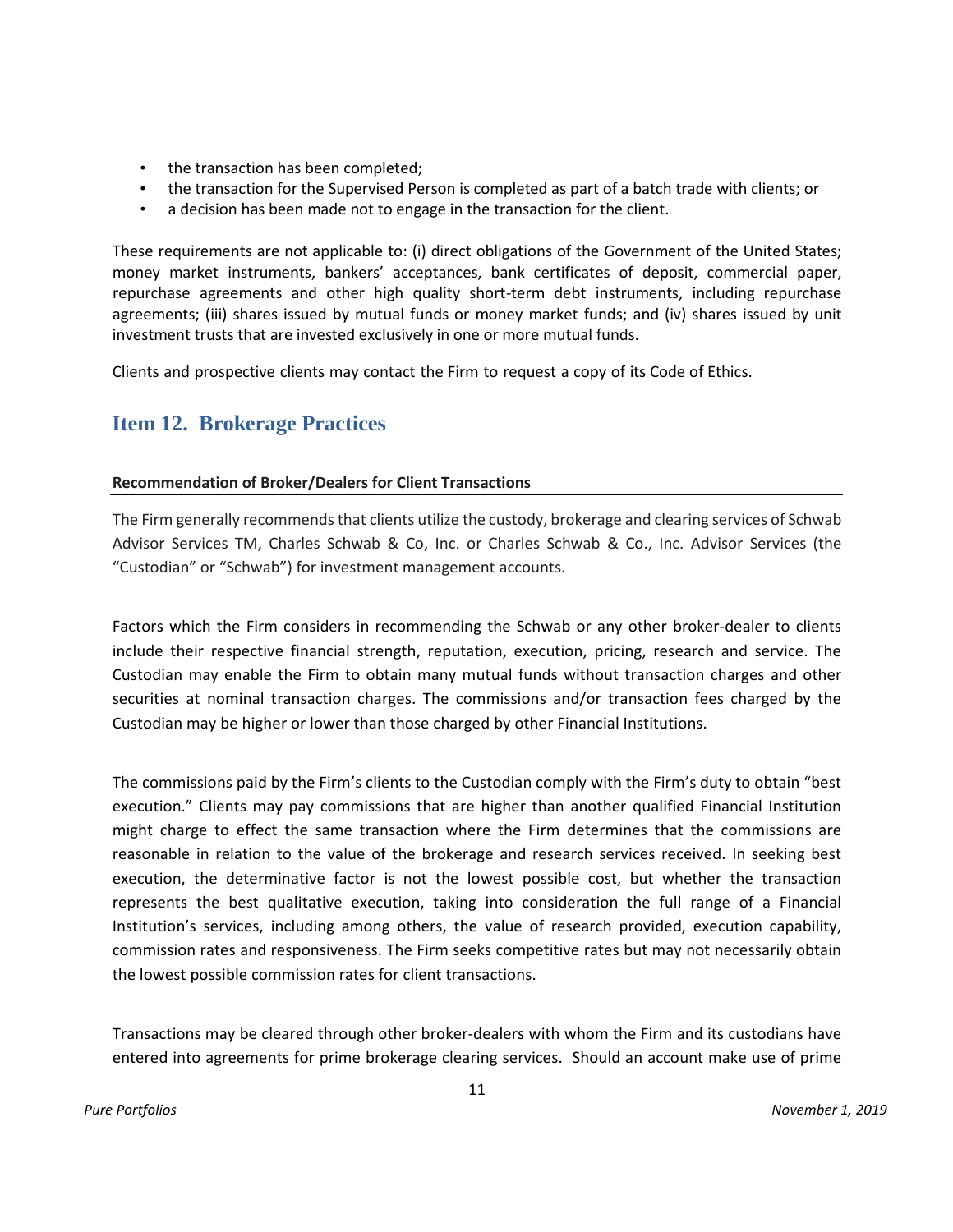brokerage, the client may be required to sign an additional agreement and additional fees are likely to be charged.

Consistent with obtaining best execution, brokerage transactions may be directed to certain broker/dealers in return for investment research products and/or services which assist the Firm in its investment decision-making process. Such research generally will be used to service all of the Firm's clients, but brokerage commissions paid by one client may be used to pay for research that is not used in managing that client's portfolio. The receipt of investment research products and/or services as well as the allocation of the benefit of such investment research products and/or services poses a conflict of interest because the Firm does not have to produce or pay for the products or services.

The Firm periodically and systematically reviews its policies and procedures regarding its recommendation of Financial Institutions in light of its duty to obtain best execution.

### **Software and Support Provided by Financial Institutions**

The Firm may receive without cost from Schwab computer software and related systems support, which allow the Firm to better monitor client accounts maintained at Schwab. The Firm may receive the software and related support without cost because the Firm renders investment management services to clients that maintain assets at Schwab. The software and support is not provided in connection with securities transactions of clients (i.e., not "soft dollars"). The software and related systems support may benefit the Firm, but not its clients directly. In fulfilling its duties to its clients, the Firm endeavors at all times to put the interests of its clients first. Clients should be aware, however, that the Firm's receipt of economic benefits from a broker/dealer creates a conflict of interest since these benefits may influence the Firm's choice of broker/dealer over another that does not furnish similar software, systems support or services.

Specifically, the Firm may receive the following benefits from Schwab:

- Receipt of duplicate client confirmations and bundled duplicate statements;
- Access to a trading desk that exclusively services its institutional traders;
- Access to block trading which provides the ability to aggregate securities transactions and then allocate the appropriate shares to client accounts; and
- Access to an electronic communication network for client order entry and account information.

## **Brokerage for Client Referrals**

The Firm does not consider, in selecting or recommending broker/dealers, whether the Firm receives client referrals from the Financial Institutions or other third party.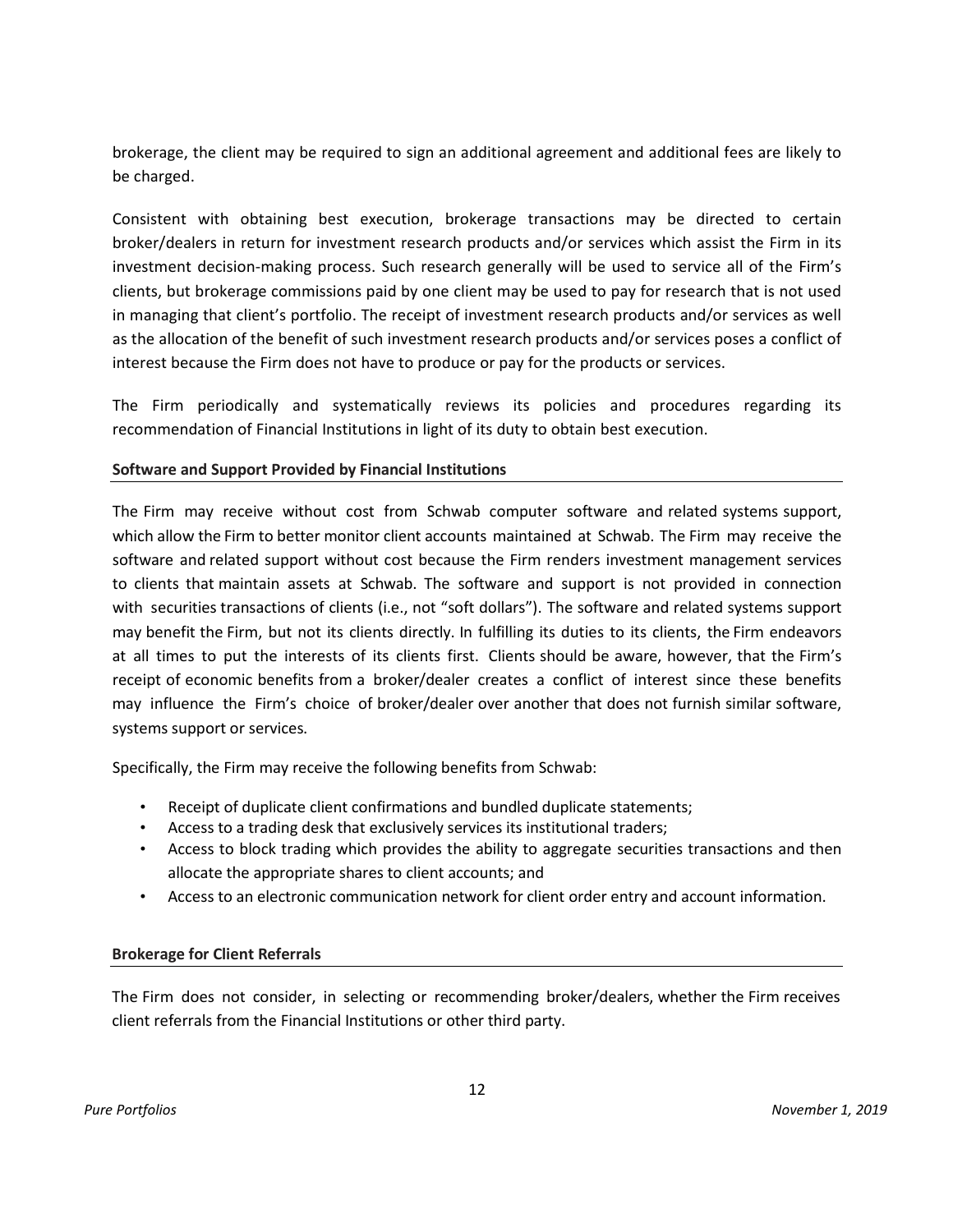#### **Directed Brokerage**

The client may direct the Firm in writing to use a particular Financial Institution to execute some or all transactions for the client. In that case, the client will negotiate terms and arrangements for the account with that Financial Institution and the Firm will not seek better execution services or prices from other Financial Institutions or be able to "batch" client transactions for execution through other Financial Institutions with orders for other accounts managed by the Firm (as described above). As a result, the client may pay higher commissions or other transaction costs, greater spreads or may receive less favorable net prices, on transactions for the account than would otherwise be the case. Subject to its duty of best execution, the Firm may decline a client's request to direct brokerage if, in the Firm's sole discretion, such directed brokerage arrangements would result in additional operational difficulties.

#### **Trade Aggregation**

Transactions for each client generally will be effected independently, unless the Firm decides to purchase or sell the same securities for several clients at approximately the same time. The Firm may (but is not obligated to) combine or "batch" such orders to obtain best execution, to negotiate more favorable commission rates or to allocate equitably among the Firm's clients differences in prices and commissions or other transaction costs that might not have been obtained had such orders been placed independently. Under this procedure, transactions will generally be averaged as to price and allocated among the Firm's clients pro rata to the purchase and sale orders placed for each client on any given day. To the extent that the Firm determines to aggregate client orders for the purchase or sale of securities, including securities in which the Firm's Supervised Persons may invest, the Firm generally does so in accordance with applicable rules promulgated under the Advisers Act and no-action guidance provided by the staff of the U.S. Securities and Exchange Commission. The Firm does not receive any additional compensation or remuneration as a result of the aggregation.

In the event that the Firm determines that a prorated allocation is not appropriate under the particular circumstances, the allocation will be made based upon other relevant factors, which may include: (i) when only a small percentage of the order is executed, shares may be allocated to the account with the smallest order or the smallest position or to an account that is out of line with respect to security or sector weightings relative to other portfolios, with similar mandates; (ii) allocations may be given to one account when one account has limitations in its investment guidelines which prohibit it from purchasing other securities which are expected to produce similar investment results and can be purchased by other accounts; (iii) if an account reaches an investment guideline limit and cannot participate in an allocation, shares may be reallocated to other accounts (this may be due to unforeseen changes in an account's assets after an order is placed); (iv) with respect to sale allocations, allocations may be given to accounts low in cash; (v) in cases when a pro rata allocation of a potential execution would result in a de minimis allocation in one or more accounts, the Firm may exclude the account(s) from the allocation; the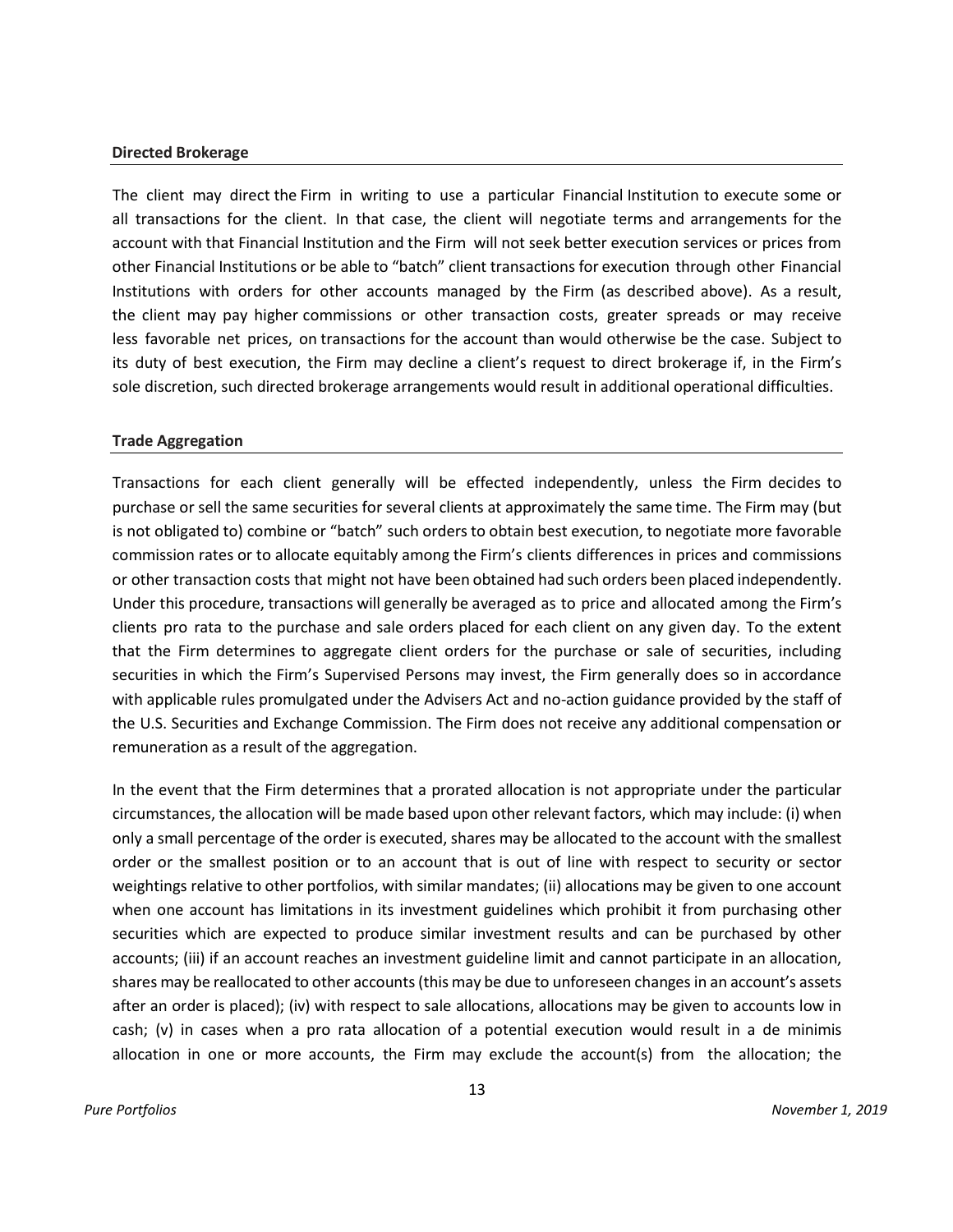transactions may be executed on a pro rata basis among the remaining accounts; or (vi) in cases where a small proportion of an order is executed in all accounts, shares may be allocated to one or more accounts on a random basis.

## <span id="page-13-0"></span>**Item 13. Review of Accounts**

#### **Account Reviews**

The Firm monitors client portfolios on a continuous and ongoing basis while regular account reviews are conducted on at least an annual basis. Such reviews are conducted by the Firm's Investment Committee and/or investment adviser representatives and are intended to fulfil the Firm's fiduciary obligations to their advisory clients. All advisory clients are encouraged to discuss their needs, goals and objectives with Pure Portfolios and to keep the Firm informed of any changes thereto. Pure Portfolios contacts ongoing investment advisory clients at least annually to review its previous services and/or recommendations and quarterly to discuss the impact resulting from any changes in the client's financial and/or investment objectives.

#### **Account Statements and Reports**

Clients are provided with transaction confirmation notices and regular summary account statements directly from the Financial Institutions where their assets are custodied. From time-to-time or as otherwise requested, clients may also receive written or electronic reports from the Firm and/or an outside service provider, which contain certain account and/or market-related information, such as an inventory of account holdings or account performance. Clients should compare the account statements they receive from their custodian with any documents or reports they receive from the Firm or an outside service provider.

## <span id="page-13-1"></span>**Item 14. Client Referrals and Other Compensation**

### **Client Referrals**

The Firm may provide compensation to third-party solicitors for client referrals. In the event a client is introduced to the Firm by either an unaffiliated or an affiliated solicitor, the Firm may pay that solicitor a referral fee in accordance with applicable state securities laws. Unless otherwise disclosed, any such referral fee is paid solely from the Firm's investment management fee and does not result in any additional charge to the client. If the client is introduced to the Firm by an unaffiliated solicitor, the solicitor is required to provide the client with the Firm's written brochure(s) and a copy of a solicitor's disclosure statement containing the terms and conditions of the solicitation arrangement. Any affiliated solicitor of the Firm is required to disclose the nature of his or her relationship to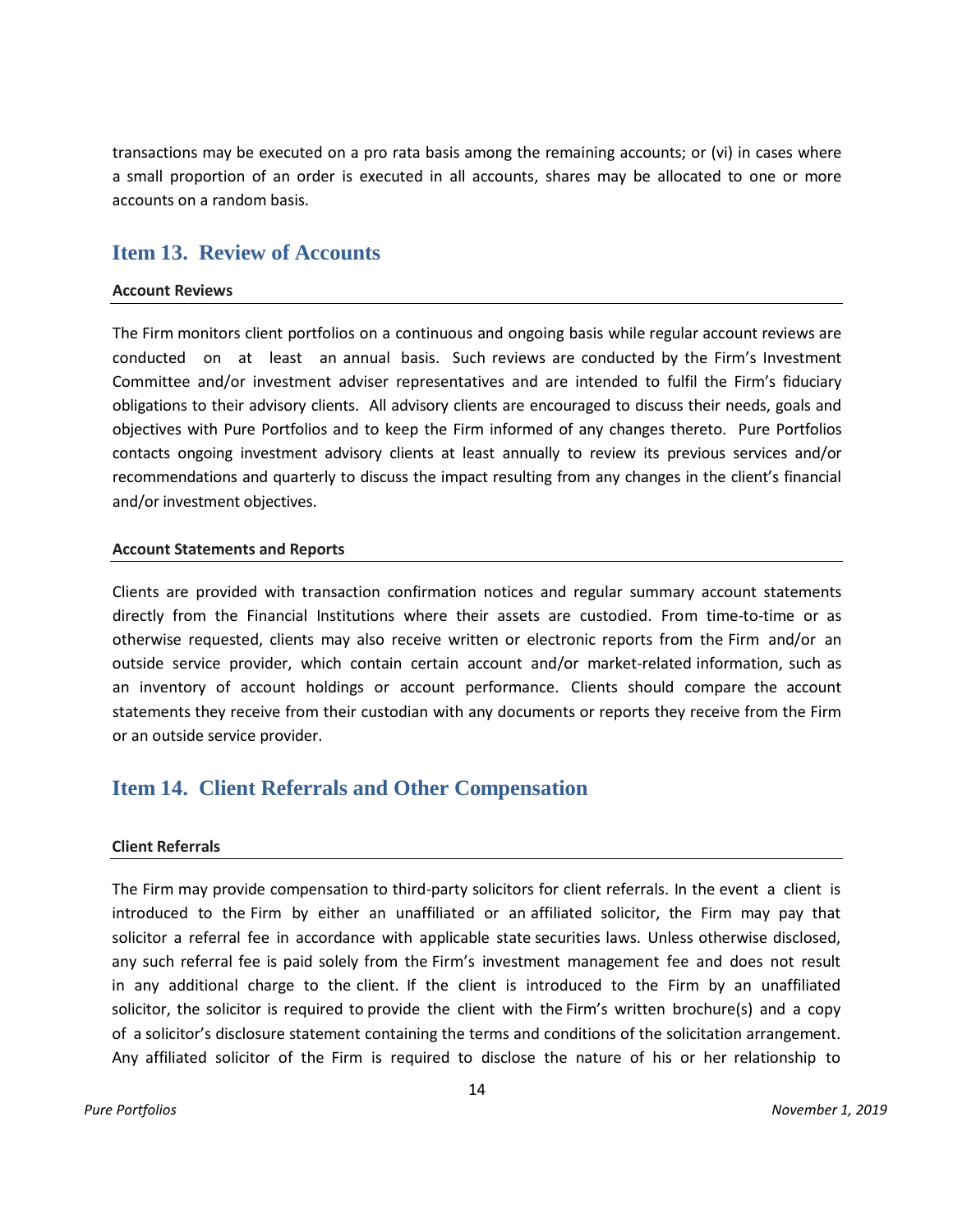prospective clients at the time of the solicitation and will provide all prospective clients with a copy of the Firm's written brochure(s) at the time of the solicitation.

## <span id="page-14-0"></span>**Item 15. Custody**

The Advisory Agreement and/or the separate agreement with any Financial Institution generally authorize the Firm and/or the Independent Managers to debit client accounts for payment of the Firm's fees and to directly remit that those funds to the Firm in accordance with applicable custody rules. The Financial Institutions that act as the qualified custodian for client accounts have agreed to send statements to clients not less than quarterly detailing all account transactions, including any amounts paid to the Firm. Additionally, the Firm has the ability to disburse or transfer certain client funds pursuant to Standing Letters of Authorization executed by clients.

In addition, as discussed in Item 13, the Firm may also send periodic supplemental reports to clients. Clients should carefully review the statements sent directly by the Financial Institutions and compare them to those received from the Firm.

## <span id="page-14-1"></span>**Item 16. Investment Discretion**

The Firm may be given the authority to exercise discretion on behalf of clients. The Firm is considered to exercise investment discretion over a client's account if it can effect and/or direct transactions in client accounts without first seeking their consent. The Firm is given this authority through a power-ofattorney included in the agreement between the Firm and the client. Clients may request a limitation on this authority (such as certain securities not to be bought or sold). The Firm takes discretion over the following activities:

- The securities to be purchased or sold;
- The amount of securities to be purchased or sold;
- When transactions are made; and
- The Independent Managers to be hired or terminated.

## <span id="page-14-2"></span>**Item 17. Voting Client Securities**

### **Acceptance of Proxy Voting Authority**

Pure Portfolios may accept the authority to vote a client's securities (i.e., proxies) on their behalf. When Pure Portfolios accepts such responsibility, it will only cast proxy votes in a manner consistent with the best interest of its clients. Absent special circumstances, which are fully-described in the Firm's Proxy Voting Policies and Procedures, all proxies will be voted consistent with guidelines established and described in Pure Portfolio's Proxy Voting Policies and Procedures, as they may be amended from time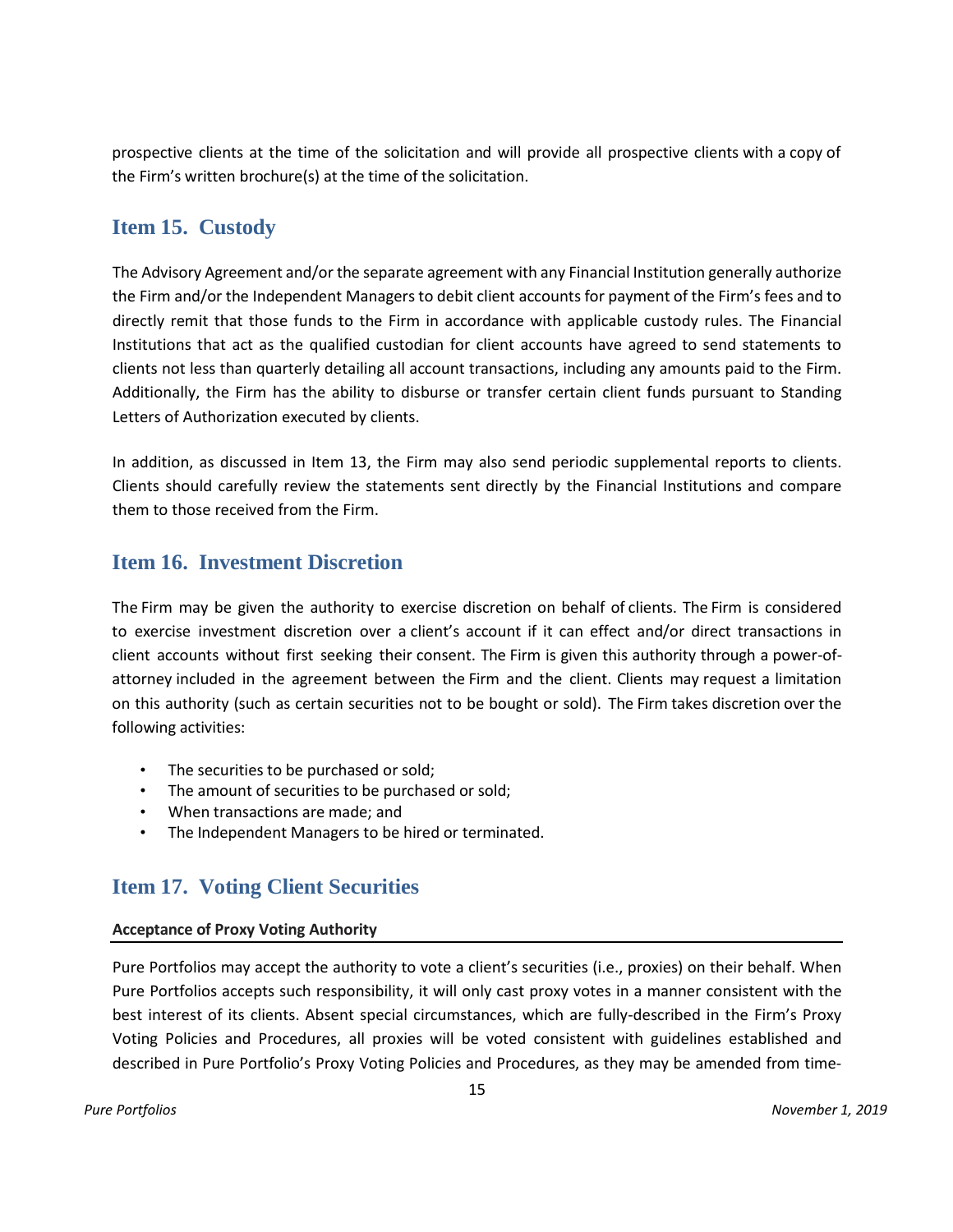to-time. Clients may contact Pure Portfolios to request information about how the Firm voted proxies for that client's securities or to get a copy of Pure Portfolio's Proxy Voting Policies and Procedures. A brief summary of Pure Portfolio's Proxy Voting Policies and Procedures is as follows:

- Pure Portfolios will be responsible for monitoring corporate actions, making voting decisions in the best interest of clients, and ensuring that proxies are submitted in a timely manner.
- Pure Portfolios will generally vote proxies according to Pure Portfolios' then current Proxy Voting Guidelines. The Proxy Voting Guidelines include many specific examples of voting decisions for the types of proposals that are most frequently presented, including: composition of the board of directors; approval of independent auditors; management and director compensation; antitakeover mechanisms and related issues; changes to capital structure; corporate and social policy issues; and issues involving mutual funds.
- Although the Proxy Voting Guidelines are followed as a general policy, certain issues are considered on a case-by-case basis based on the relevant facts and circumstances. Since corporate governance issues are diverse and continually evolving, the Firm devotes an appropriate amount of time and resources to monitor these changes.
- Clients cannot direct Pure Portfolios' vote on a particular solicitation but can revoke the Firm's authority to vote proxies.

In situations where there may be a conflict of interest in the voting of proxies due to business or personal relationships that Pure Portfolios maintains with persons having an interest in the outcome of certain votes, the Firm takes appropriate steps to ensure that its proxy voting decisions are made in the best interest of its clients and are not the product of such conflict.

## <span id="page-15-0"></span>**Item 18. Financial Information**

The Firm is not required to disclose any financial information due to the following:

- The Firm does not require or solicit the prepayment of more than \$1,200 in fees six months or more in advance of services rendered;
- The Firm does not have a financial condition that is reasonably likely to impair its ability to meet contractual commitments to clients; and
- The Firm has not been the subject of a bankruptcy petition at any time during the past ten years.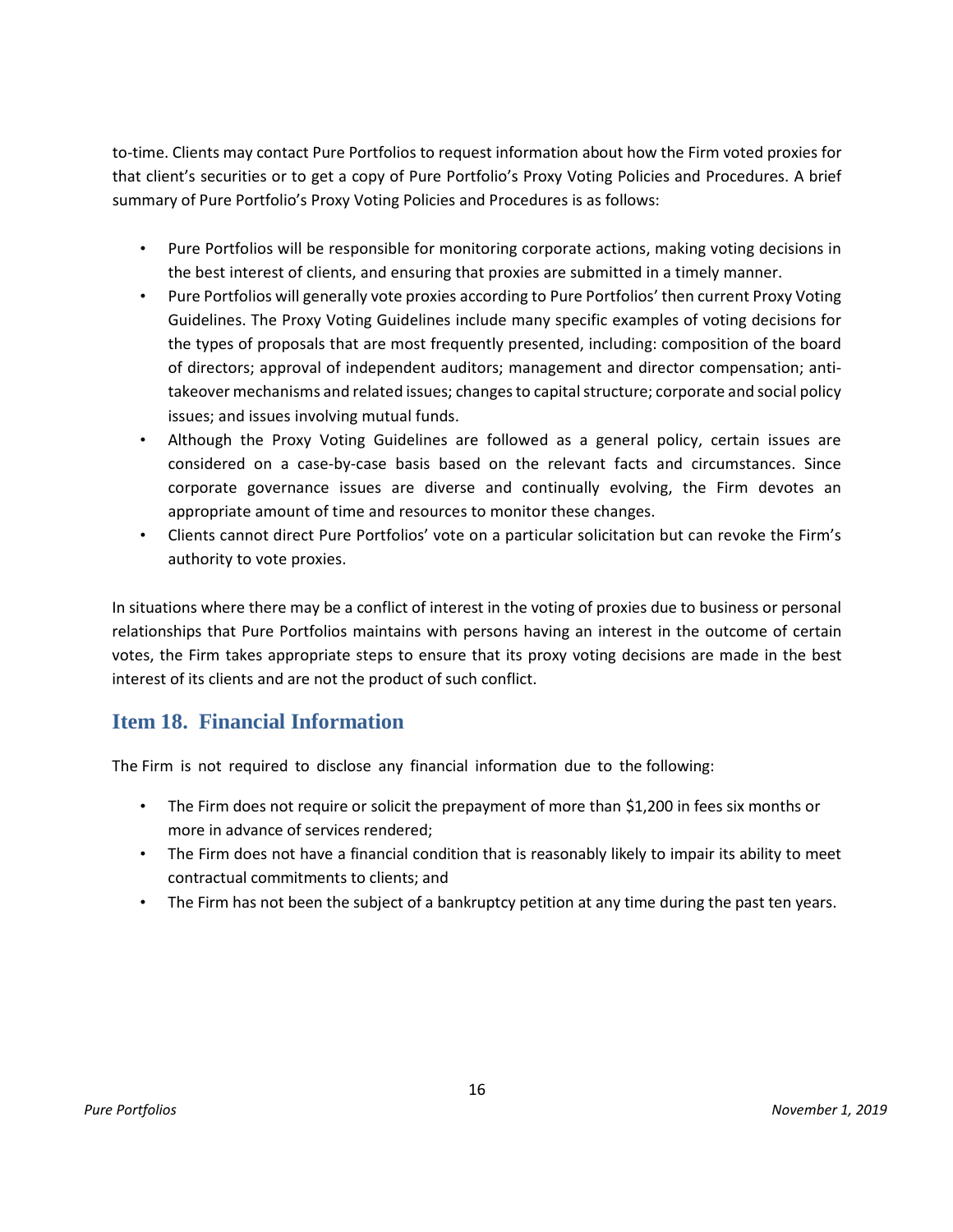

# **Form ADV, Part 2B Brochure Supplement**

# **David Gewant, CIMA® , CAIA®, MBA**

Office Location: 15350 SW Sequoia Parkway, Suite 250 Portland, OR 97224 (503) 626-6912 [www.pureportfolios.com](http://www.pureportfolios.com/)

## November 1, 2019

This Brochure Supplement provides information about David Gewant that supplements the Disclosure Brochure Pure Portfolios, a copy of which you should have received. Please contact the Chief Compliance Officer at (971) 371-3450 if you did not receive the Disclosure Brochure or if you have any questions about the contents of this Brochure Supplement. Additional information about David Gewant is available on the SEC's website at www.adviserinfo.sec.gov.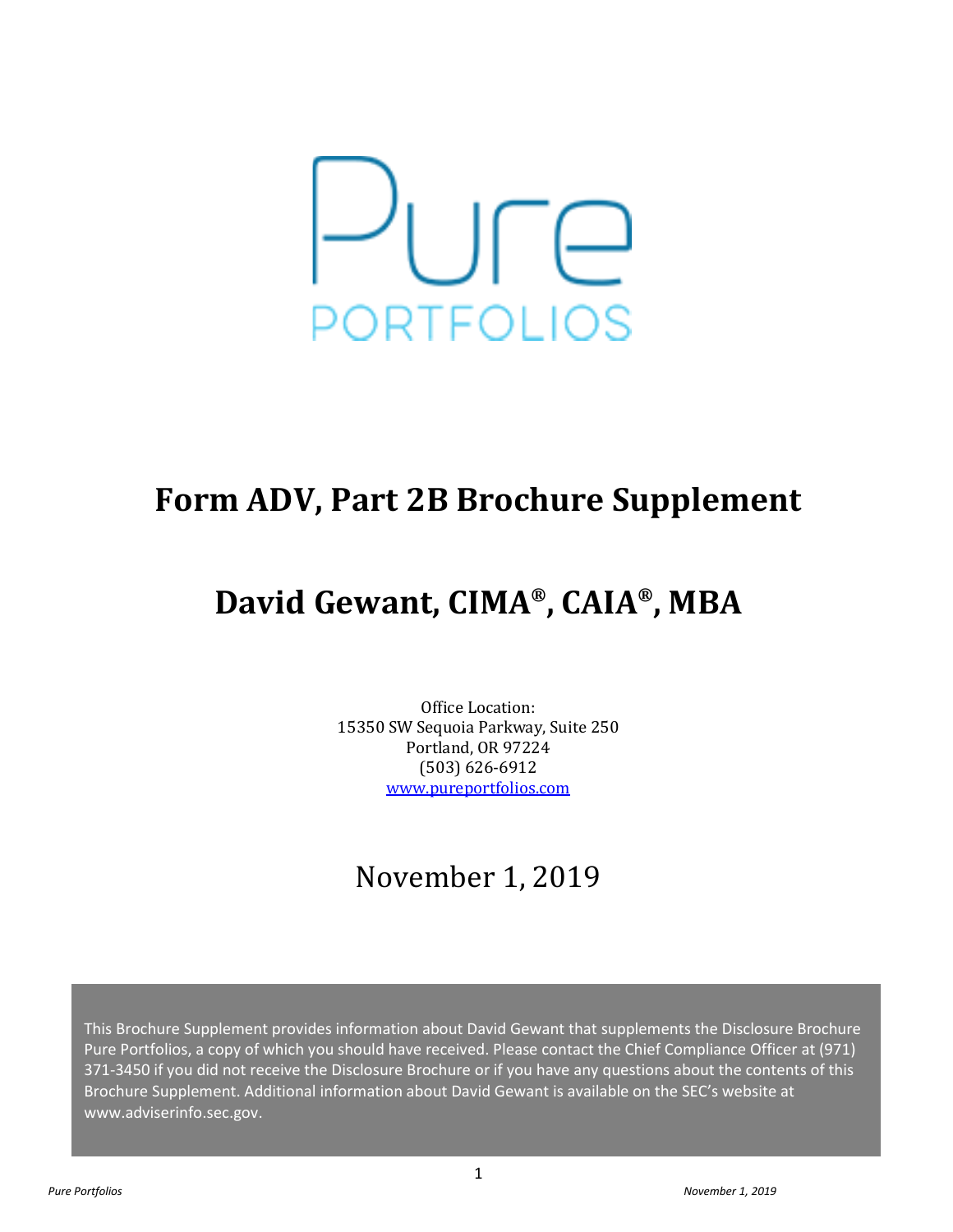## **David Gewant, CIMA® , CAIA®, MBA**

Born 1968

## **ITEM 2 – EDUCATIONAL BACKGROUND AND BUSINESS EXPERIENCE**

#### **Post-SecondaryEducation**

Denison University │ BA, History │ 1990 University of Portland | Masters of Business Administration (MBA) in Nonprofit Management | 2018

#### **Certifications and Credentials**

Certified Investment Management Analyst (CIMA) Chartered Alternative Investment Analyst (CAIA)

#### **Recent Business Background**

Pure Portfolios │ Managing Director │ August 2016 – Present Bank of America/U.S Trust │ Division Investment Executive │ December 2013 – January 2016 Bank of America/U.S Trust │ Market Investment Director │ June 2010 – December 2013 Bank of America/U.S Trust │ Portfolio Manager │ May 2006 – May 2010

#### **Professional Certifications**

### *Certified Investment Management Analyst® (CIMA®)*

The CIMA® certification signifies that an individual has met initial and on-going experience, ethical, education, and examination requirements for investment management consulting, including advanced investment management theory and application. The designation is administered through Investment Management Consultants Association (IMCA). CIMA® certification requirements are:

- Complete three years of financial services experience, with an acceptable regulatory history;
- Pass an online Qualification Examination, successfully complete a one-week classroom education program provided by a Registered Education Provider at an AACSB accredited university business school, and pass an online Certification Examination;
- Complete 40 hours of continuing education credits, including two ethics hours, every two
- years; and
- Adhere to IMCA's Code of Professional Responsibility, Standards of Practice, and Rules and Guidelines for Use of the Marks.

More information regarding the CIMA is available at<https://www.cimaglobal.com/>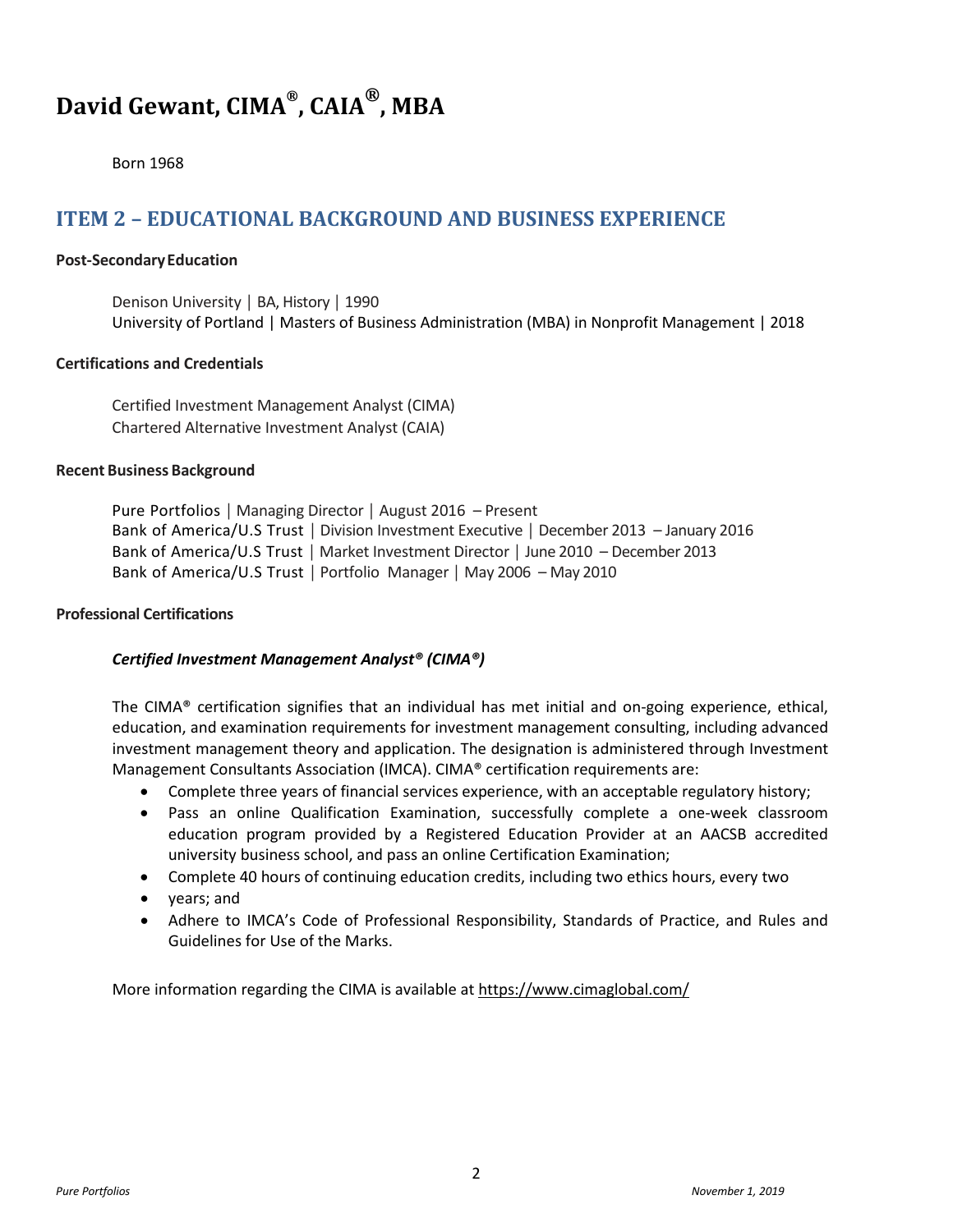### *Chartered Alternative Investment Analyst® (CAIA®)*

The Chartered Alternative Investment Analyst Association is the globally-recognized credential for professionals managing, analyzing, distributing, or regulating alternative investments.

Prerequisites/Experience Required:

- Bachelor's or equivalent degree and more than one year of business experience in the financial industry, or
- Four years of experience in the financial industry

Educational Requirements: Self-study certification program requires the successful completion of both the Level I and Level II examinations

Continuing Education/Experience Requirements: Complete self-evaluation tool every three years

More information regarding the CAIA® is available a[t https://caia.org/](https://caia.org/)

## **ITEM 3 – DISCIPLINARY INFORMATION**

Pure Portfolios is required to disclose information regarding any legal or disciplinary events material to a client's evaluation of David Gewant. Pure Portfolios has no information to disclose in relation to this Item.

## **ITEM 4 – OTHER BUSINESS ACTIVITIES**

Pure Portfolios is required to disclose information regarding any investment-related business or occupation in which David Gewant is actively engaged. Mr. Gewant, providing services through Pure Portfolios, may receive a fee for referring clients to Ethos Insurance Company.

## **ITEM 5 – ADDITIONAL COMPENSATION**

Pure Portfolios is required to disclose information regarding any arrangement under which David Gewant receives an economic benefit from someone other than a client for providing investment advisory services. Pure Portfolios has no information to disclose in relation to this Item.

## **ITEM 6 – SUPERVISION**

Stacy Sizemore, Chief Compliance Officer, supervises and monitors activities of all Investment Adviser Representatives on a regular basis. Ms. Sizemore reviews outgoing correspondence for written financial advice provided to clients. Please contact Ms. Sizemore at 971-371-3450 if you have any questions about this brochure supplement.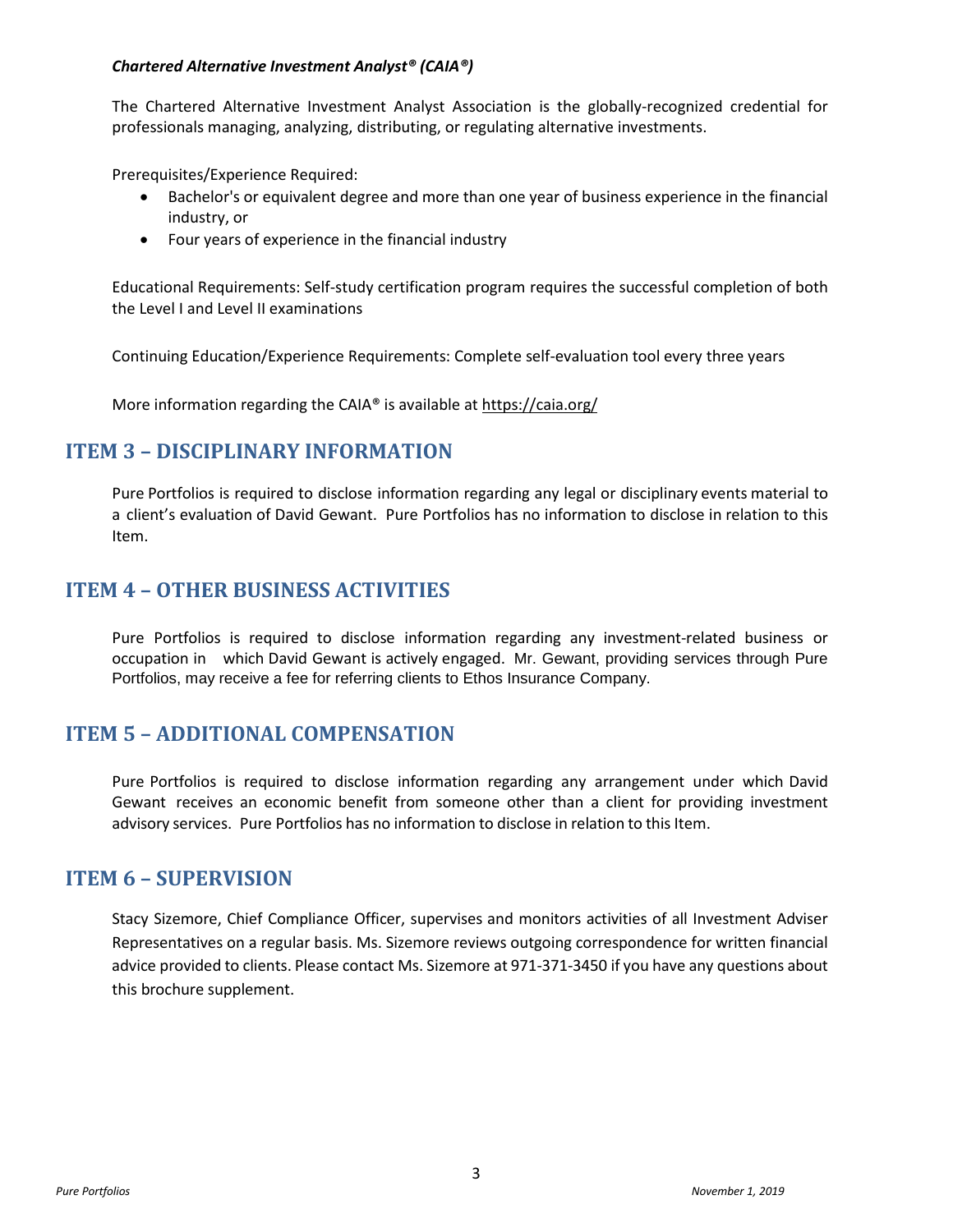

## **Form ADV, Part 2B Brochure Supplement**

# **Nikolaas Schuurmans, CFA**

Office Location: 15350 SW Sequoia Parkway, Suite 250 Portland, OR 97224 (971) 371-3444 [www.pureportfolios.com](http://www.pureportfolios.com/)

## November 1, 2019

This Brochure Supplement provides information about Nikolaas Schuurmans that supplements the Disclosure Brochure Pure Portfolios, a copy of which you should have received. Please contact the Chief Compliance Officer at (971) 371-3450 if you did not receive the Disclosure Brochure or if you have any questions about the contents of this Brochure Supplement. Additional information about Nikolaas Schuurmans is available on the SEC's website at www.adviserinfo.sec.gov.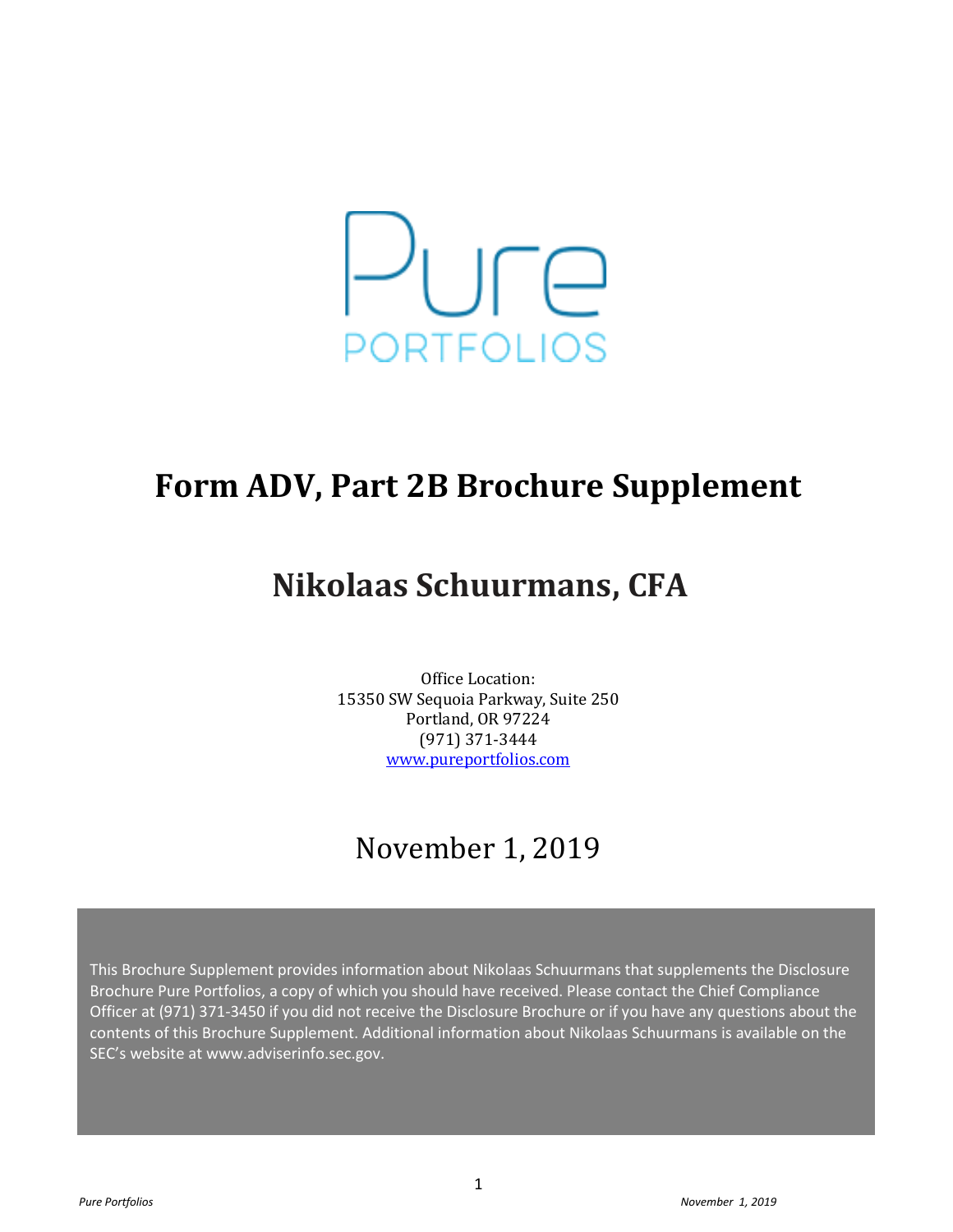## **Nickolaas Schuurmans, CFA**

Born 1982

## **ITEM 2 – EDUCATIONAL BACKGROUND AND BUSINESS EXPERIENCE**

#### **Post-SecondaryEducation**

Washington State University │ B.A., Business Administration │ 2004

### **Recent Business Background**

Pure Portfolios │ Managing Director │ August 2016 – Present Bank of America │ Portfolio Manager │ May 2011 – July 2016 West Coast Trust │ Jr.Portfolio Manager │ March 2008 – August 2010

### **Professional Certifications**

## *Certified Financial Analyst (CFA®); CFA® Institute*

The Chartered Financial Analyst (CFA®) charter is a globally respected, graduate-level investment credential established in 1962 and awarded by CFA® Institute  $-$  the largest global association of investment professionals. There are currently more than 90,000 CFA® charterholders working in 134 countries. To earn the CFA® charter, candidates must: 1) pass three sequential, six-hour examinations; 2) have at least four years of qualified professional investment experience; 3) join CFA® Institute as members; and 4) commit to abide by, and annually reaffirm, their adherence to the CFA® Institute Code of Ethics and Standards of Professional Conduct.

The CFA® Institute Code of Ethics and Standards of Professional Conduct, enforced through an active professional conduct program, require CFA® charterholders to place their clients' interests ahead of their own, maintain independence and objectivity, act with integrity, maintain and improve their professional competence, and disclose conflicts of interest and legal matters

Passing the three CFA® exams is a difficult feat that requires extensive study (successful candidates report spending an average of 300 hours of study per level). Earning the CFA® charter demonstrates mastery of many of the advanced skills needed for investment analysis and decision making in today's quickly evolving global financial industry. As a result, employers and clients are increasingly seeking  $CFA<sup>®</sup>$  charterholders—often making the charter a prerequisite for employment. Additionally, regulatory bodies in 22 countries and territories recognize the CFA® charter as a proxy for meeting certain licensing requirements, and more than 125 colleges and universities around the world have incorporated a majority of the CFA® Program curriculum into their own finance courses.

The CFA® Program curriculum provides a comprehensive framework of knowledge for investment decision making and is firmly grounded in the knowledge and skills used every day in the investment profession. The three levels of the CFA® program test a proficiency with a wide range of fundamental and advanced investment topics, including ethical and professional standards, fixed-income and equity analysis, alternative and derivative investments, economics, financial reporting standards, portfolio management, and wealth planning. The CFA® Program curriculum is updated every year by experts from around the world to ensure that candidates learn the most relevant and practical new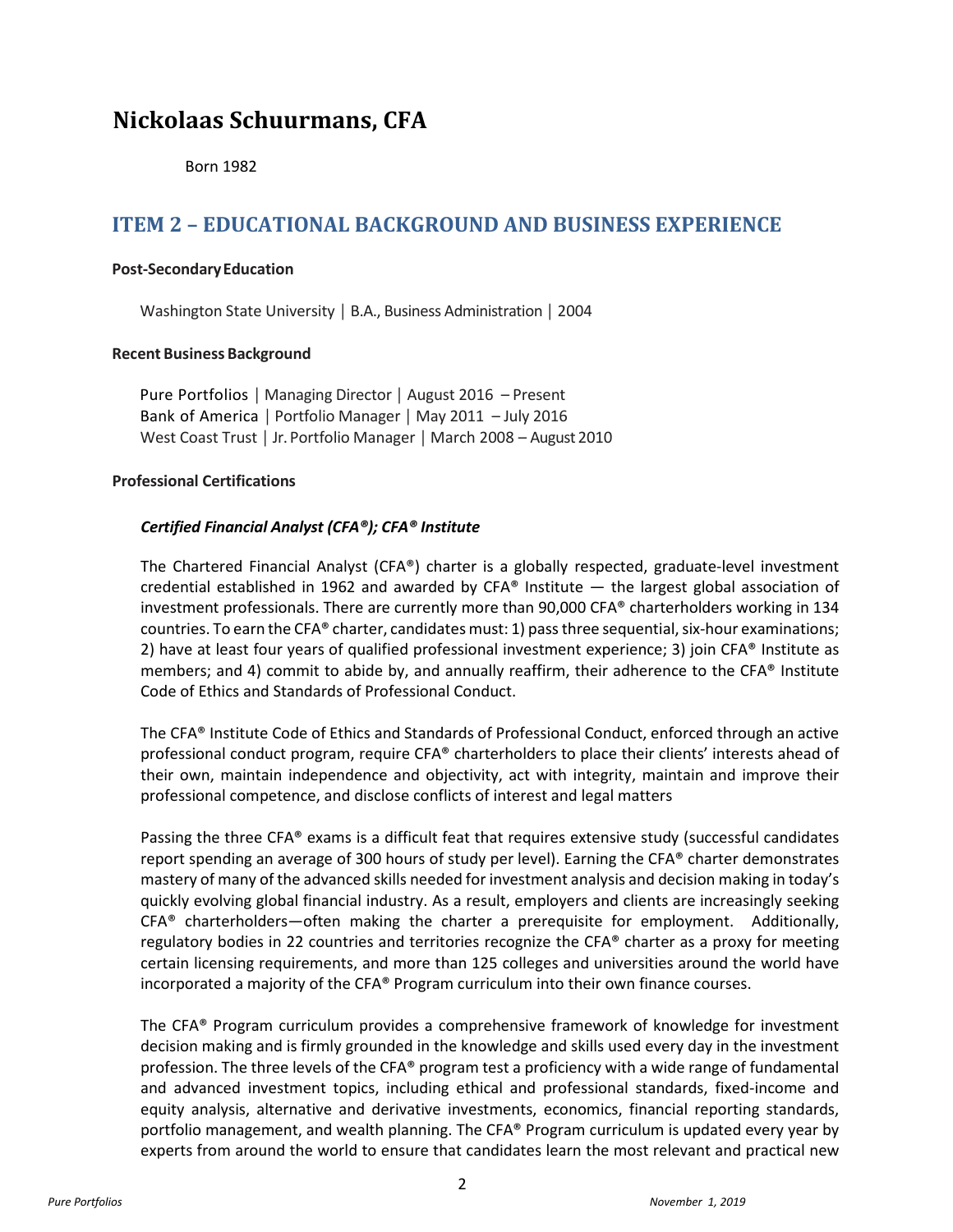tools, ideas, and investment and wealth management skills to reflect the dynamic and complex nature of the profession.

To learn more about the CFA® charter, visi[t www.cfainstitute.org](http://www.cfainstitute.org/)

## **ITEM 3 – DISCIPLINARY INFORMATION**

Pure Portfolios is required to disclose information regarding any legal or disciplinary events material to a client's evaluation of Nikolaas Schuurmans. Pure Portfolios has no information to disclose in relation to this Item.

## **ITEM 4 – OTHER BUSINESS ACTIVITIES**

Pure Portfolios is required to disclose information regarding any investment-related business or occupation in which Nikolaas Schuurmans is actively engaged. Mr. Schuurmans, providing services through Pure Portfolios, may receive a fee for referring clients to Ethos Insurance Company.

## **ITEM 5 – ADDITIONAL COMPENSATION**

Pure Portfolios is required to disclose information regarding any arrangement under which Nikolaas Schuurmans receives an economic benefit from someone other than a client for providing investment advisory services. Pure Portfolios has no information to disclose in relation to this Item.

## **ITEM 6 – SUPERVISION**

Stacy Sizemore, Chief Compliance Officer, supervises and monitors activities of all Investment Adviser Representatives on a regular basis. Ms. Sizemore reviews outgoing correspondence for written financial advice provided to clients. Please contact Ms. Sizemore at 971-371-3450 if you have any questions about this brochure supplement.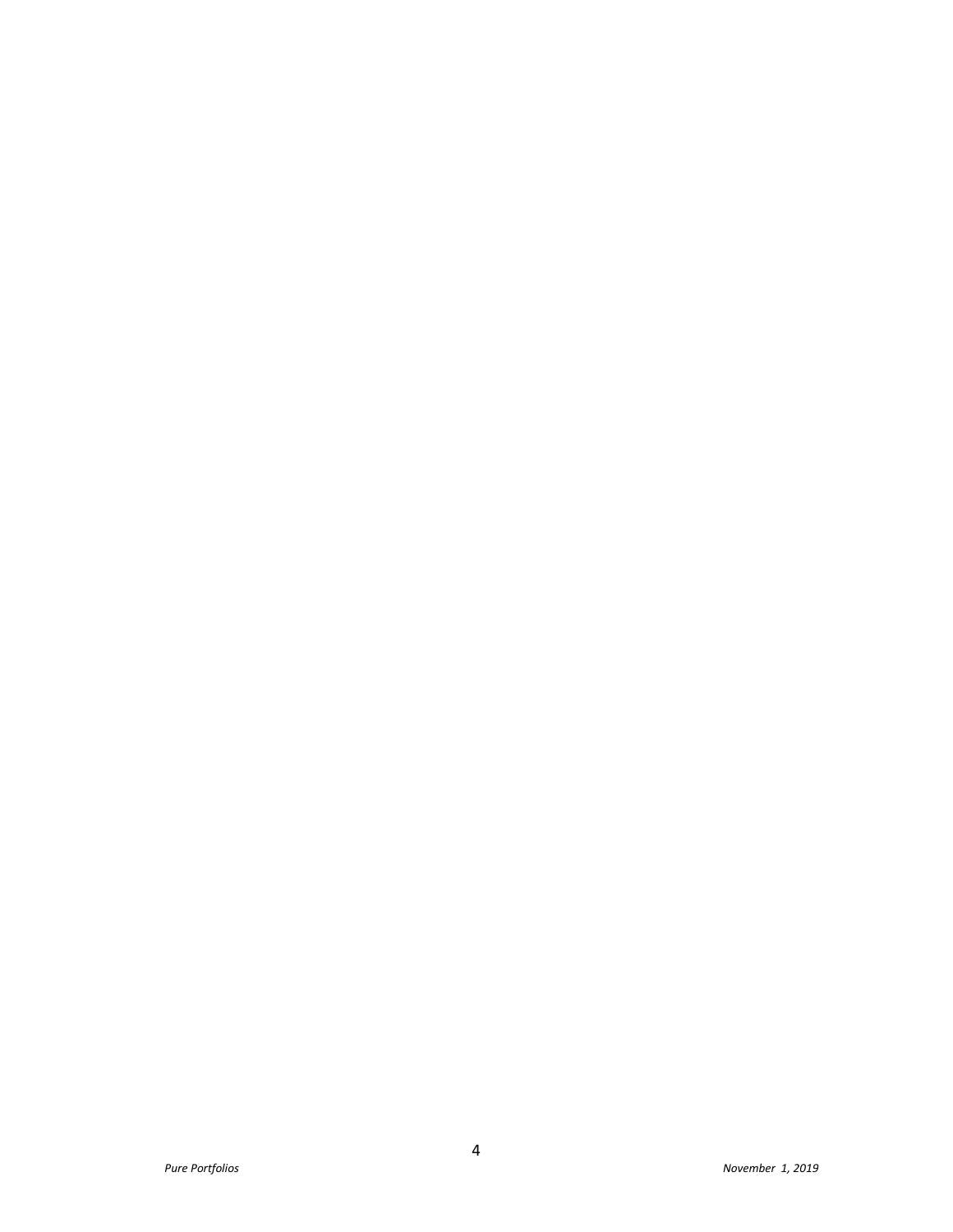| <b>FACTS</b>                 | WHAT DOES PURE PORTFOLIOS DO WITH YOUR<br><b>FINANCIAL INFORMATION?</b>                                                                                                                                                                                                                                                   |                 |                                |
|------------------------------|---------------------------------------------------------------------------------------------------------------------------------------------------------------------------------------------------------------------------------------------------------------------------------------------------------------------------|-----------------|--------------------------------|
| Why?                         | Financial companies choose how they share your personal information. Federal law<br>gives consumers the right to limit some but not all sharing. Federal law also requires<br>us to tell you how we collect, share, and protect your personal information. Please<br>read this notice carefully to understand what we do. |                 |                                |
| <b>What?</b>                 | The types of personal information we collect and share depends on the product or<br>service you have with us. This information can include:<br>Social Security number and income<br>Account balances and assets<br><b>Transaction history</b><br>Credit history and credit scores<br>٠                                    |                 |                                |
| How?                         | All financial companies need to share customers' personal information to run their<br>everyday business. In the section below, we list the reasons financial companies can<br>share their customers' personal information; the reasons Pure Portfolios chooses to<br>share; and whether you can limit this sharing.       |                 |                                |
|                              |                                                                                                                                                                                                                                                                                                                           |                 |                                |
|                              | Reasons we can share your personal<br>information                                                                                                                                                                                                                                                                         | Do we<br>share? | Can you limit this<br>sharing? |
|                              | For our everyday business purposes -<br>such as to process your transactions, maintain your<br>account(s), respond to court orders and legal<br>investigations, or report to credit bureaus                                                                                                                               | Yes             | <b>No</b>                      |
| For our marketing purposes - | to offer our products and services to you                                                                                                                                                                                                                                                                                 | Yes             | <b>No</b>                      |
| companies                    | For joint marketing with other financial                                                                                                                                                                                                                                                                                  | <b>No</b>       | Not Applicable                 |
|                              | For our affiliates' everyday business purposes -<br>information about your transactions and experiences                                                                                                                                                                                                                   | Yes             | <b>No</b>                      |
|                              | For our affiliates' everyday business purposes -<br>information about your creditworthiness                                                                                                                                                                                                                               | No              | Not Applicable                 |
|                              | For our affiliates to market to you                                                                                                                                                                                                                                                                                       | <b>No</b>       | Not Applicable                 |
|                              | For nonaffiliates to market to you                                                                                                                                                                                                                                                                                        | <b>No</b>       | Not Applicable                 |

**Questions?** Call us at (971) 371-3444 or visit our website at www.pureportfolios.com